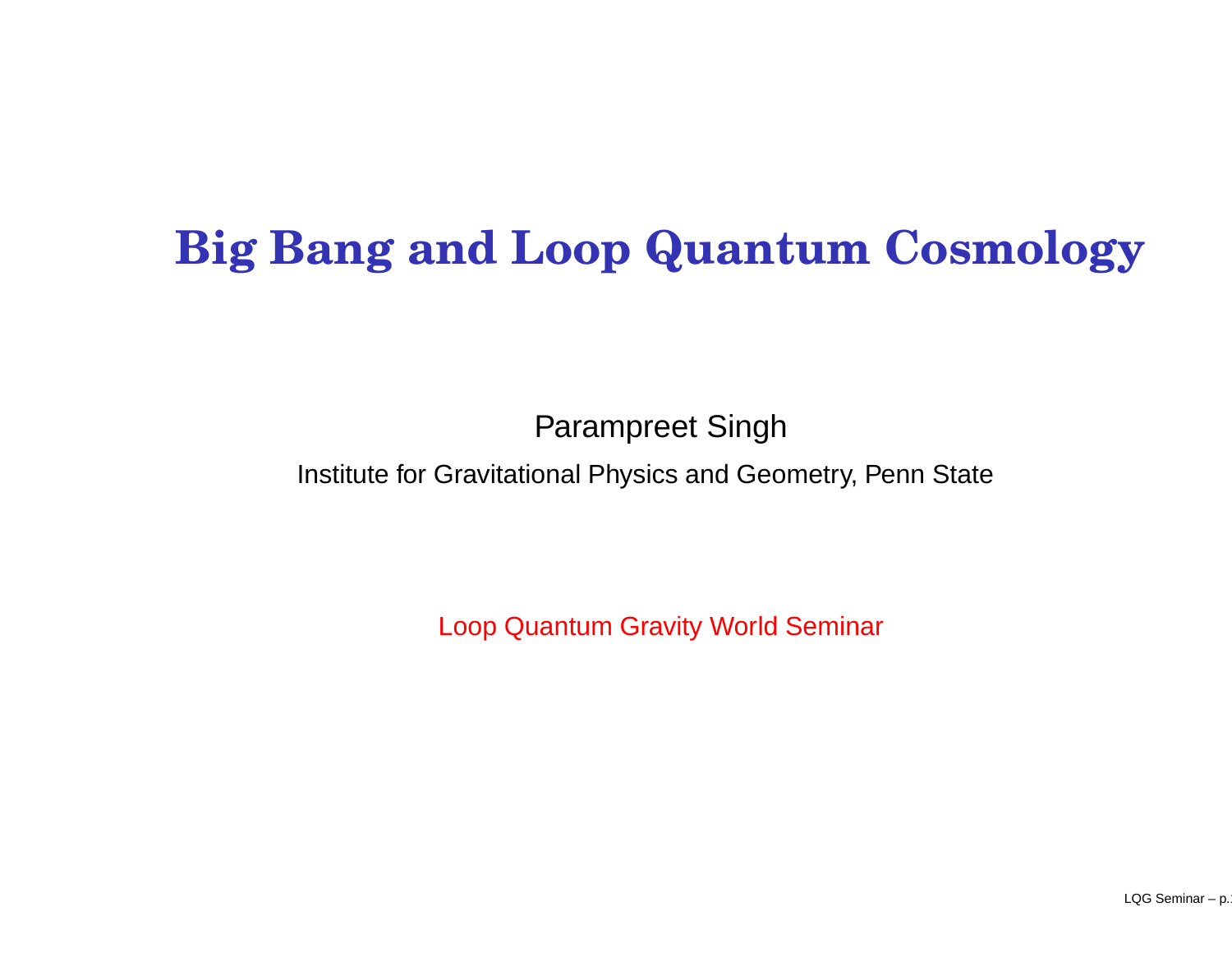- Standard model of cosmology provides an excellent agreemen<sup>t</sup> with the observational data. Age of precision cosmology.
- **•** Though we have a 'working model'  $(=$  hot big bang  $+$  inflation + dark energy <sup>+</sup> dark matter <sup>+</sup> ...) in cosmology, important questions remain unanswered:
	- The backward evolution of our Universe leads to <sup>a</sup> Big Bang singularity (result of powerful singularity theorems). General Relativity inadequate to provide correct physics at high curvature scales. Occurrence of singularity  $\longrightarrow$  limit of validity of the theory
	- Justification of various assumptions in models of very early Universe ? Primordial perturbations ? Dark energy ?
- Need for inputs from quantum gravity.

What does Quantum Gravity tell us about the physics near the Big Bang ?

(BASED ON WORK WITH ABHAY ASHTEKAR AND TOMASZ PAWLOWSKI)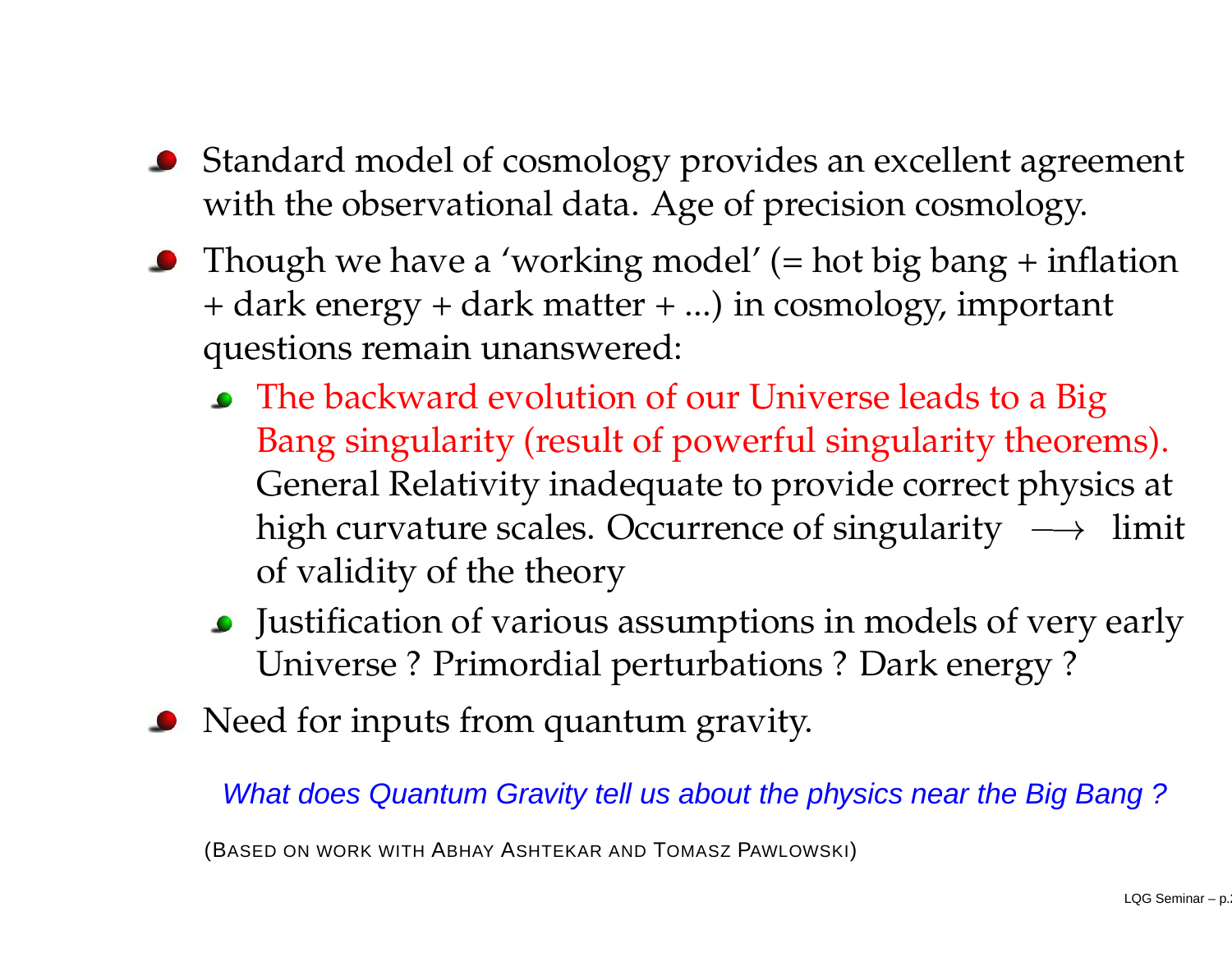### **Some age-old questions**

- Does the theory provides <sup>a</sup> non-singular evolution through the big bang ?
- What is on the other side of the big bang ? Quantum foam or <sup>a</sup> classical spacetime ?
- What is the scale at which the spacetime ceases to be classical ? Does the spacetime continuum exists at all scales, especially when primordial fluctuations were generated ?
- What are the modifications to the Friedmann dynamics at scales of high curvature and at what scales these become important ?
- Does the theory make testable predictions ? (complex set of questions  $\rightarrow$  difficult to answer without detailed analytical, phenomenological and numerical investigations)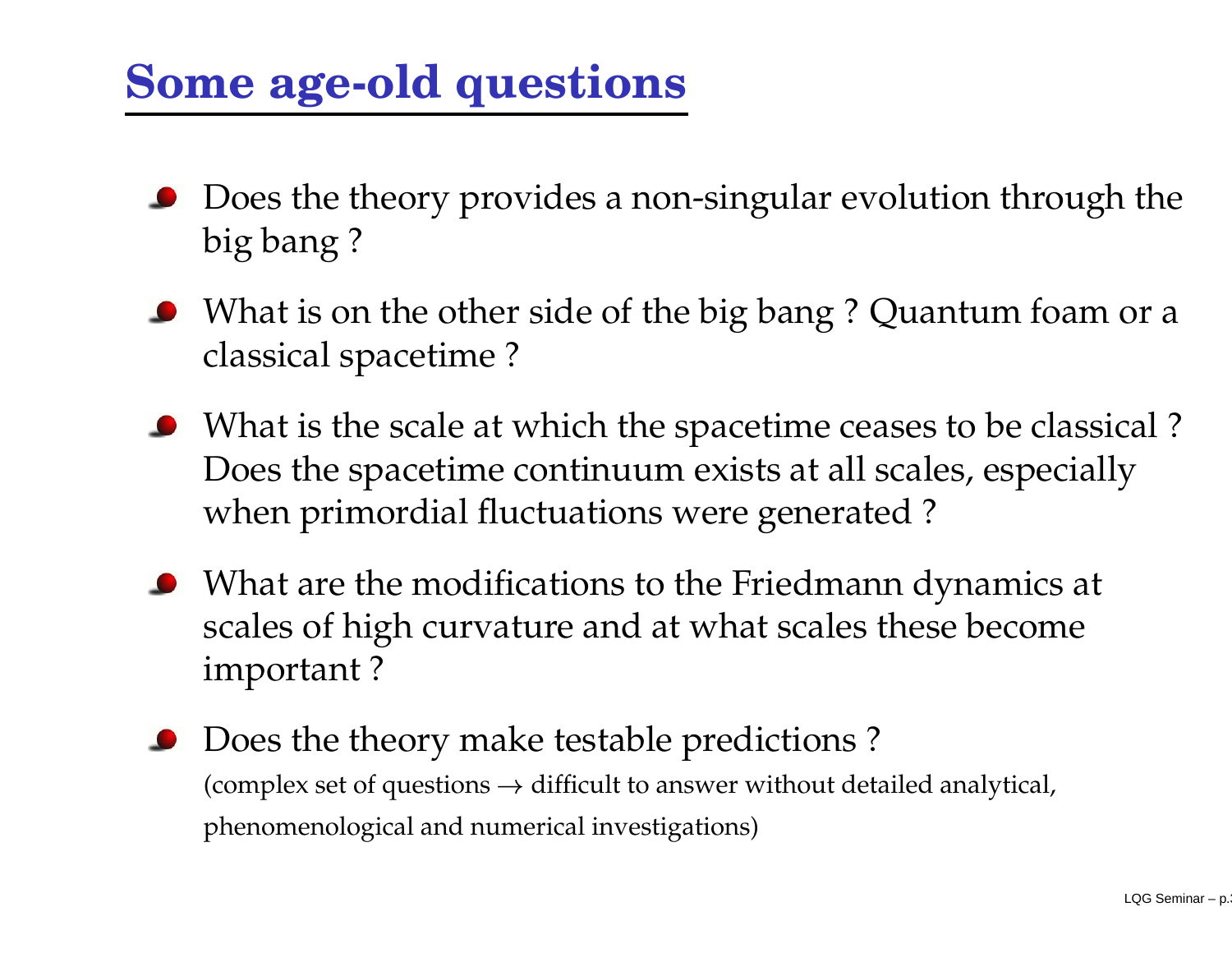### **Various Innovative Ideas**

Pre big bang scenarios: Based on the scale factor duality of the string dilaton action. Big bang not the beginning. The pos<sup>t</sup> big bang phase with  $\frac{1}{2}$   $\frac{1}{2}$   $\frac{1}{2}$  Major Problem: No non-singular evolution between the pre  $p,H < 0$  preceded by a pre big bang phase with  $H>0$  $\sim$   $\sim$ .

big bang and the pos<sup>t</sup> big bang phase.



Similar problems with Ekpyrotic/Cyclic models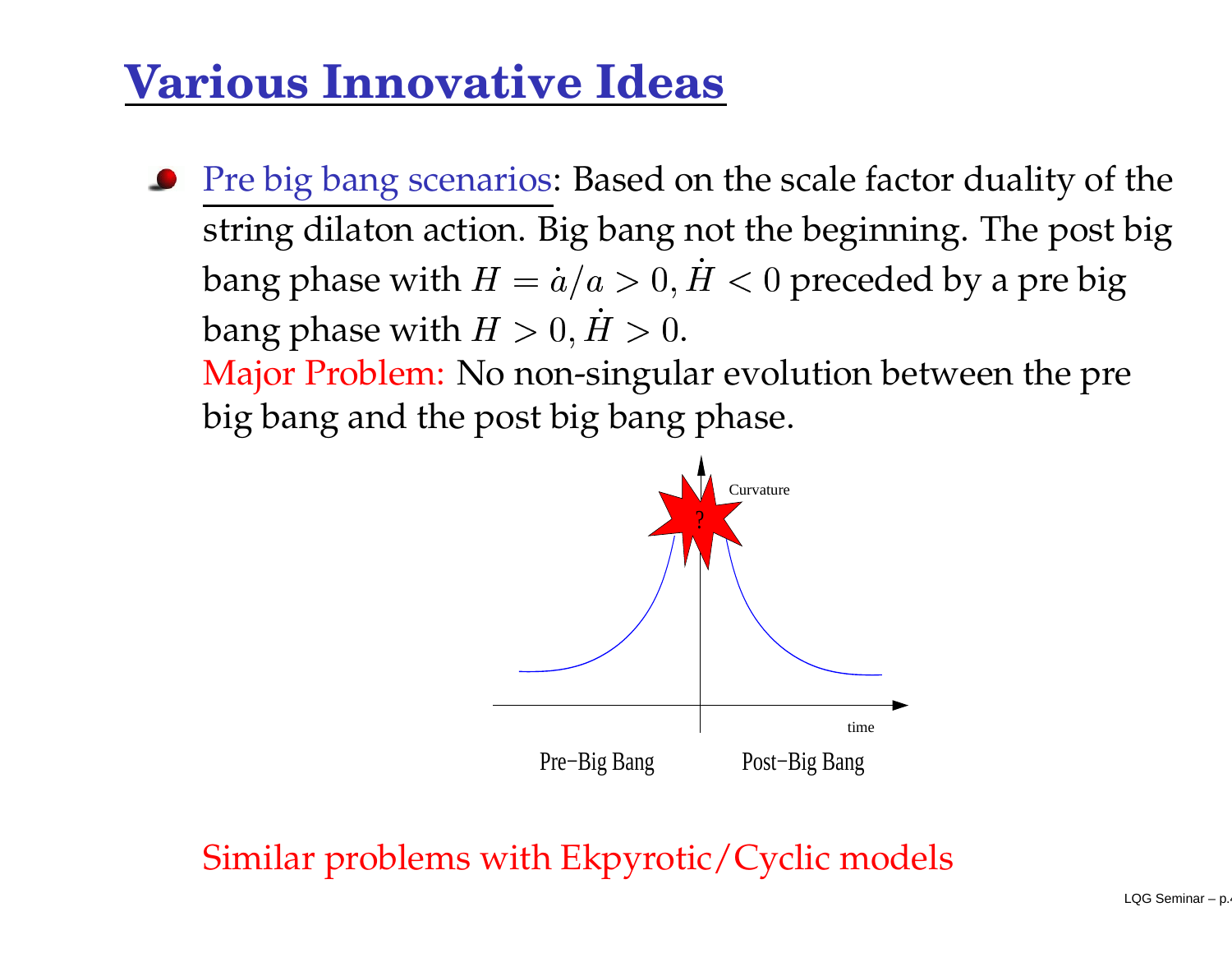Various models propose modifications to Friedmann dynamics at high energies. Classical general relativity is envisioned as <sup>a</sup> low energy effective theory. It is modified at high energies.

Popular Ideas: Modifications may arise due to higher order terms in the gravity action, large extra dimensions, ...

Example: Randall-Sundrum model. Our Universe exists on <sup>a</sup> 3-brane embedded in 5 dimensional anti-de Sitter bulk.

$$
H^2 = \frac{\kappa}{3} \rho \left( 1 + \frac{\rho}{2\sigma} \right)
$$

 $\begin{bmatrix} 1 & 1 & 1 \\ 1 & 1 & 1 \\ 1 & 1 & 1 \\ 1 & 1 & 1 \\ 1 & 1 & 1 \\ 1 & 1 & 1 \\ 1 & 1 & 1 \\ 1 & 1 & 1 \\ 1 & 1 & 1 \\ 1 & 1 & 1 \\ 1 & 1 & 1 \\ 1 & 1 & 1 \\ 1 & 1 & 1 \\ 1 & 1 & 1 \\ 1 & 1 & 1 \\ 1 & 1 & 1 \\ 1 & 1 & 1 \\ 1 & 1 & 1 \\ 1 & 1 & 1 \\ 1 & 1 & 1 \\ 1 & 1 & 1 \\ 1 & 1 & 1 \\ 1 & 1 & 1 \\ 1 & 1 &$  $\begin{pmatrix} 1 \\ 7 \end{pmatrix}$ <br>ec  $\dot{a}= \dot{a}/a$ ,  $\rho \propto a^{-n}$  $A$ s  $a \rightarrow 0$ ,  $H, \rho \rightarrow \infty$ .<br>
lution. Problems relate Singular evolution. Problems related to big bang as in

standard cosmology.

Extensions yield limited success (unnatural conditions to ge<sup>t</sup> <sup>a</sup> bounce).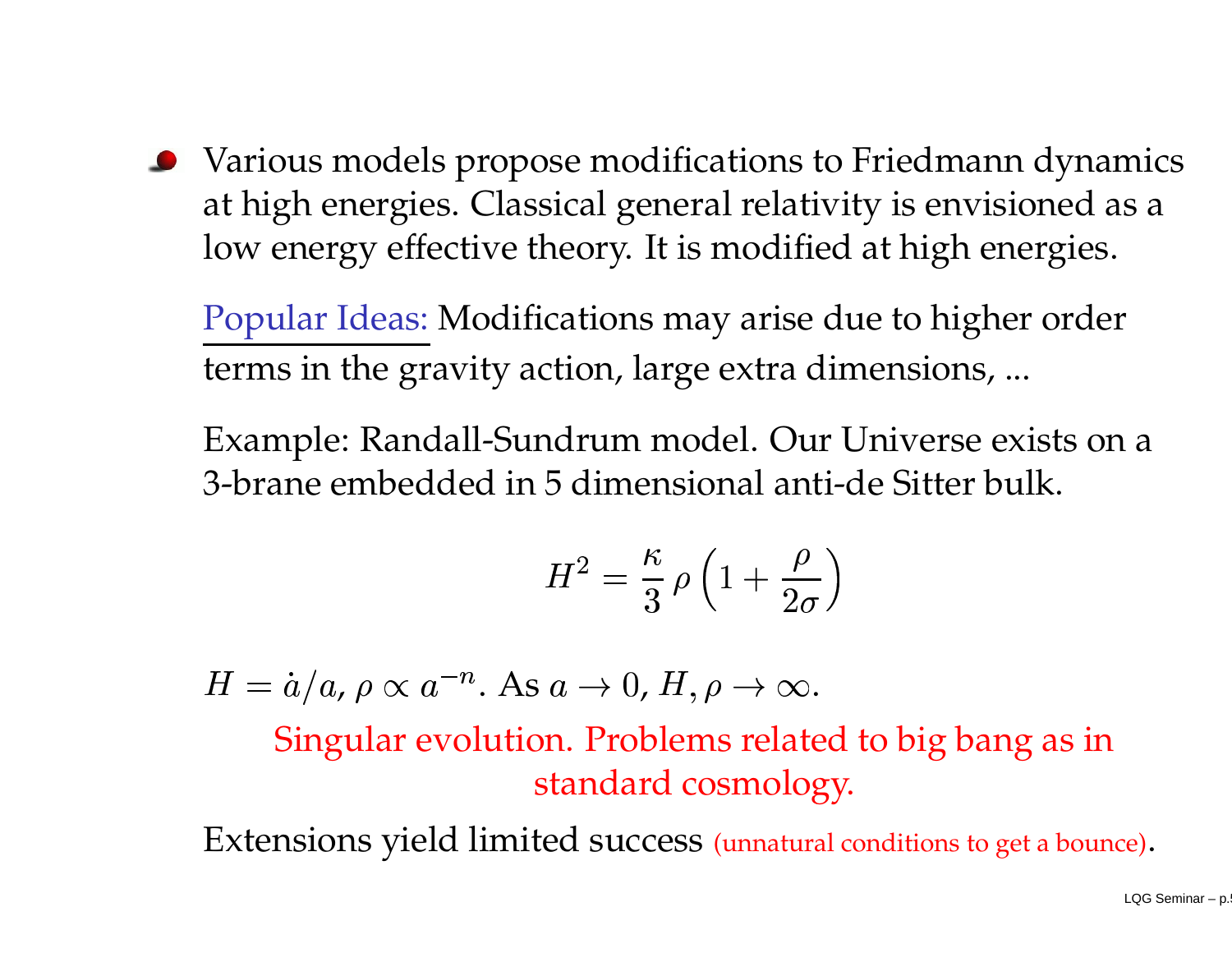- **•** Hope has been that higher order perturbative corrections on the continuum spacetime might be enough to capture the details of singularity resolution – limited success
- Ideas assume the existence of <sup>a</sup> spacetime continuum at all  $\bullet$ scales
- Non-perturbative quantum gravitational modifications not included

Quantum nature of dynamical spacetime not captured in these approaches

Do non-perturbative quantum gravitational effects resolve the big bang singularity?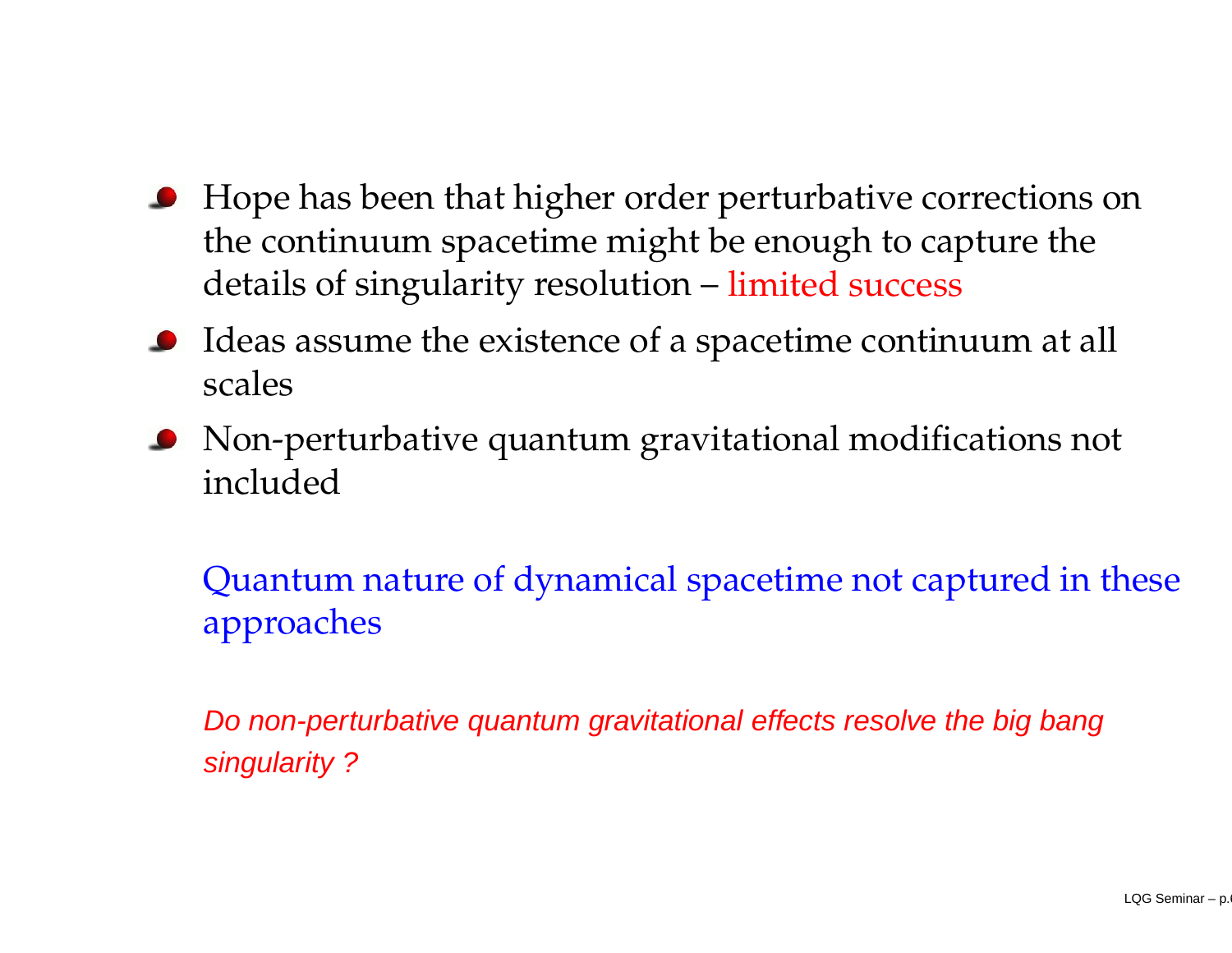Background independent non-perturbative quantum gravity – LQG is leading approach. Our Strategy: Construct <sup>a</sup> quantum cosmological model based on  $LQG \longrightarrow LQC$ 

### Caveats:

- **Homogeneous and Isotropic setting**
- Relationship with full theory unclear

Hopes:

- **•** Glimpses of singularity resolution and physics of very early Universe
- **C** Learning/Testing ground for model building, phenomenological applications, making testable predictions
- Valuable insights/lessons to complete the program in LQG and other non-perturbative approaches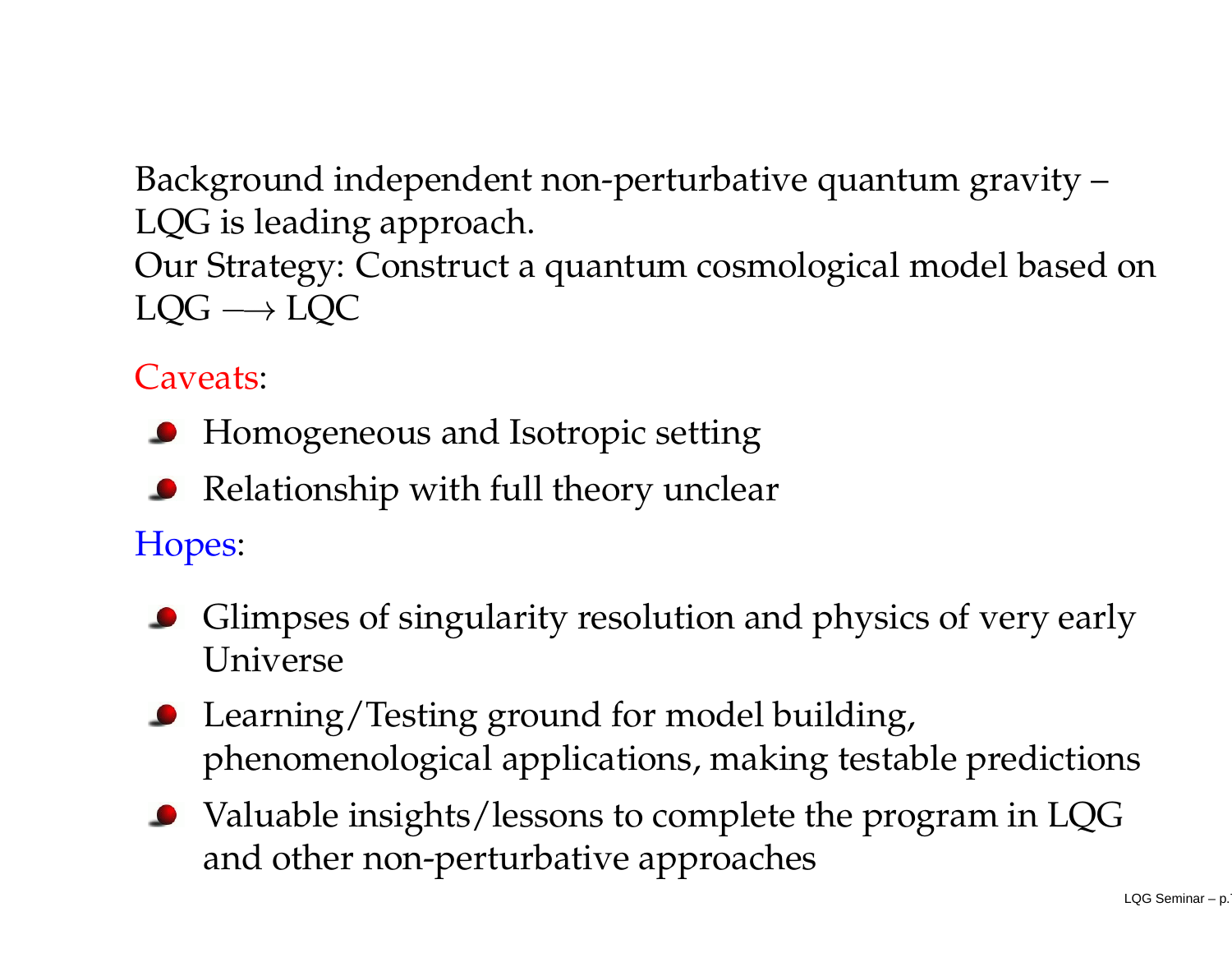# **LQC: Homogeneous and Isotropic setting**

Spatial homogeneity and isotropy: fix a fiducial triad  $^o e^a_i$  and co-triad  ${}^o\omega_a^i.$  Symmetries  $\rightarrow$ 

$$
A_a^i = c^o \omega_a^i, \ E_i^a = p(\det^o \omega)^o e_i^a
$$

 --<br>-<br>-<br>-<br>-<br>-<br><br><br><br><br><br><br><br><br><br><br><br> -<br>-<br>-<br>-<br>-<br>-<br><br><br><br><br><br><br><br><br><br><br><br><br><br><br><br><br>  $\, , \, \, E^a_i = p($ isfying  $\{c,$ TE LITAC  $\alpha=\gamma\dot{a}$  (on the space of physical solutions of GR). Basic variables:  $c$  and  $p$  satisfying  $\{c,p\}=8\pi G\gamma/3$ . Relation to scale factor:  $p| = a^2$  (two possible orientations for the triad)<br>  $c = \gamma \dot{a}$  (on the space of physical solutions of GF<br>
Elementary variables – Holonomies:<br>  $h_h(u) = \cos(uc/2) \mathbb{I} + 2 \sin(uc/2) \tau_h, u \in (-\infty, \infty)$ 

- Elementary variables Holonomies:  $\mu$ ) = cos( $\mu$ c/2)I + 2 sin( $\mu$ c/2) $\tau_k$ ,  $\mu$   $\in$  (  $\infty, \infty)$ Elements of form  $\exp(i\mu c/2)$  – – generate algebra of almost periodic functions
- Orthonormal basis:  $N(\mu) = \exp(i\mu c/2)$ ;  $\langle N(\mu)|N(\mu')\rangle = \delta_{\mu,\mu'}$  $U$ ull. The  $U$  Hilbert Space different from the Wheeler-DeWitt theory. Hilbert space:  ${\cal H}_{\rm kin} = L^2({\mathbb R}_{\rm B},d\mu_{\rm B})$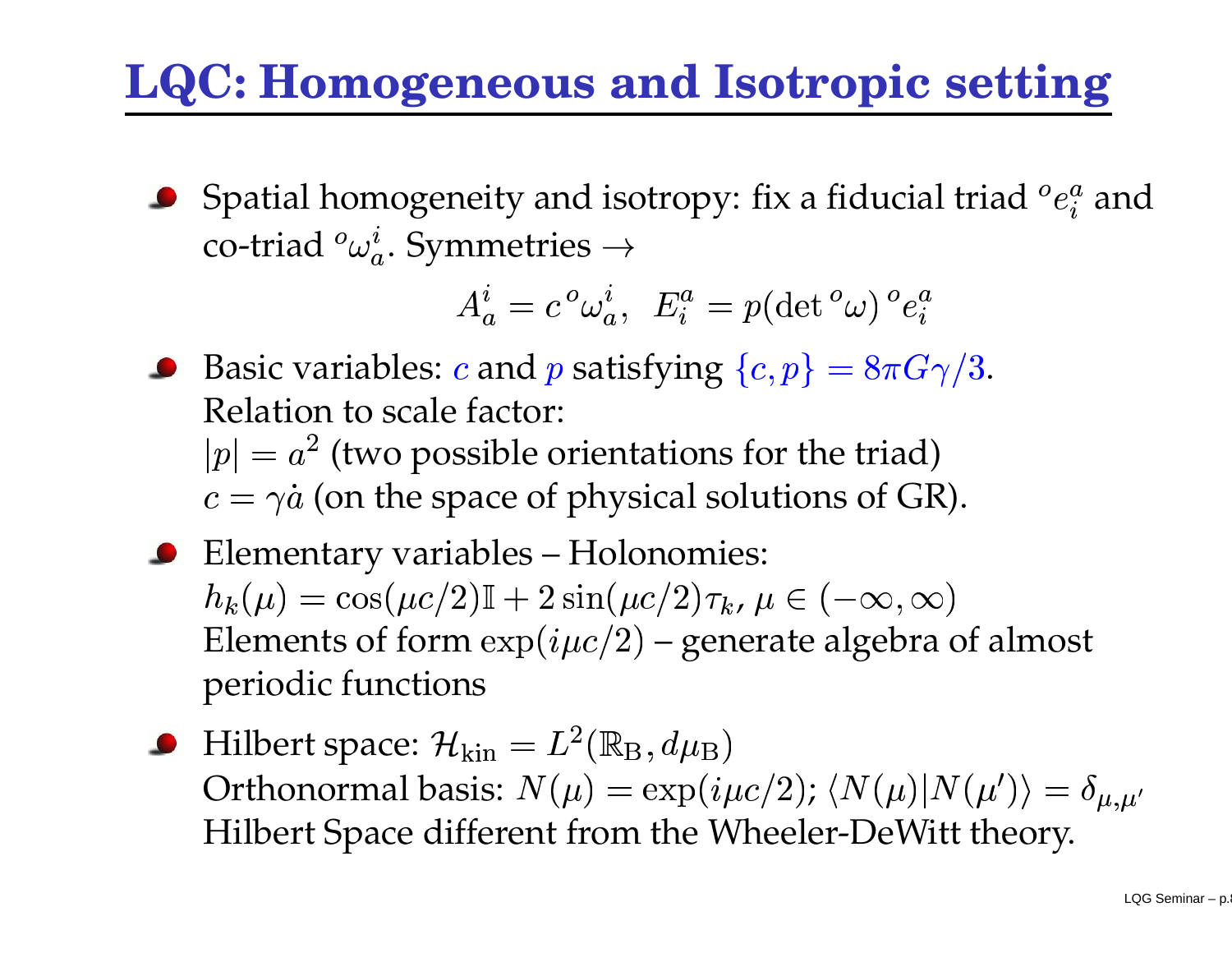### **Hamiltonian Constraint**

$$
C_{\rm grav} = -\gamma^{-2} \int_{\mathcal{V}} d^3x \, N \, \varepsilon_{ijk} \, F_{ab}^i \, (E^{aj} E^{bk} / \sqrt{|\det E|})
$$

-<br>-<br>-<br>-Strategy: Express  $C_{\text{grav}}$  in terms of elementary variables and their Poisson brackets

$$
\varepsilon_{ijk}(E^{aj}E^{bk}/\sqrt{|\det E|}) \longrightarrow \text{Tr}(h_k^{(\bar{\mu})}\{h_k^{(\bar{\mu})-1}, V\}\tau_i)
$$
 (Thiemann's trick)  
\n
$$
(V = |p|^{3/2}, \bar{\mu} \text{ can be a function of } p)
$$
\n
$$
F_{ab}^i \longrightarrow \text{Limit of the holonomy around a loop divided by the area of the loop, in the limit area going to zero.}
$$
\nLimit well defined in full theory on Diff-Inv states.

Limit well defined in full theory on Diff-Inv states.

In LQC: do not have Diff-Inv. We need <sup>a</sup> new strategy.

Exploit the area gap in LQG (ABL 2003):  $\Delta = 2\sqrt{3}\pi\gamma\ell_{\rm P}^2$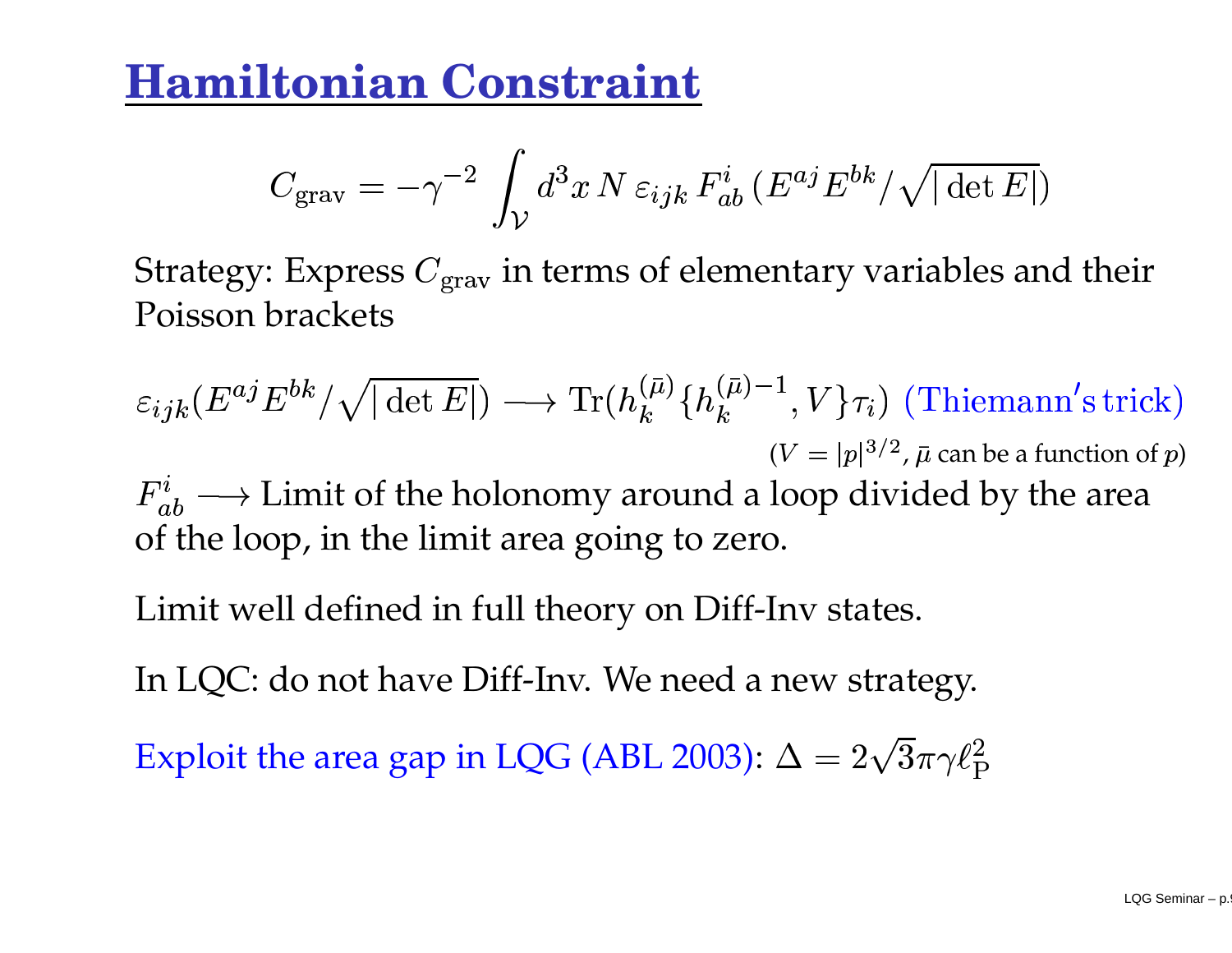- Old approach: Area operator associated with the face of elementary cell:  $\widehat{Ar}$  $\widehat{r}=\widehat{\left|p\right|}:\;\;\widehat{Ar}\,h$  $\begin{array}{l} \bar{u}^{\left(\bar{\mu}\right)}\ =\ (8\pi\gamma\ell_{\text{P}}^{2}/6) \end{array}$  $\bar{u}$   $\bar{h}$  $\bar{n}$ Put eigenvalue =  $\Delta \implies \bar{\mu} = \mu_o = 3\sqrt{3}/2$
- New approach: Shrink the physical area enclosed by the loop. Area associated with a square loop of length  $\bar{\mu}=\bar{\mu}^2|p|$

$$
\widehat{Ar}|\mu\rangle = (8\pi\gamma\ell_{\rm P}^2/6)|\mu|\bar{\mu}^2|\mu\rangle
$$

Put eigenvalue =  $\Delta \implies \bar{\mu} = \sqrt{3\sqrt{3}/2 |\mu|}$ Problem: What is the action of  $e^{i\bar{\mu}c/2}$ 

Idea: Since

ne action of 
$$
e^{i\bar{\mu}c/2}
$$
 ?  
\n
$$
\widehat{e^{i\mu_o c/2}} \tilde{\Psi}(\mu) = \tilde{\Psi}(\mu + \mu_o)
$$
\nexists state a unit affine param

a unit attıne baram  $e^{i\mu_o c/2}\,\tilde\Psi(\mu)=\tilde\Psi(\mu+\mu_o)$ action is to drag the state a unit affine parameter distance  $\binom{1}{1}$ along the vector field  $\mu_o \frac{d}{d\mu}$  $\overline{v}$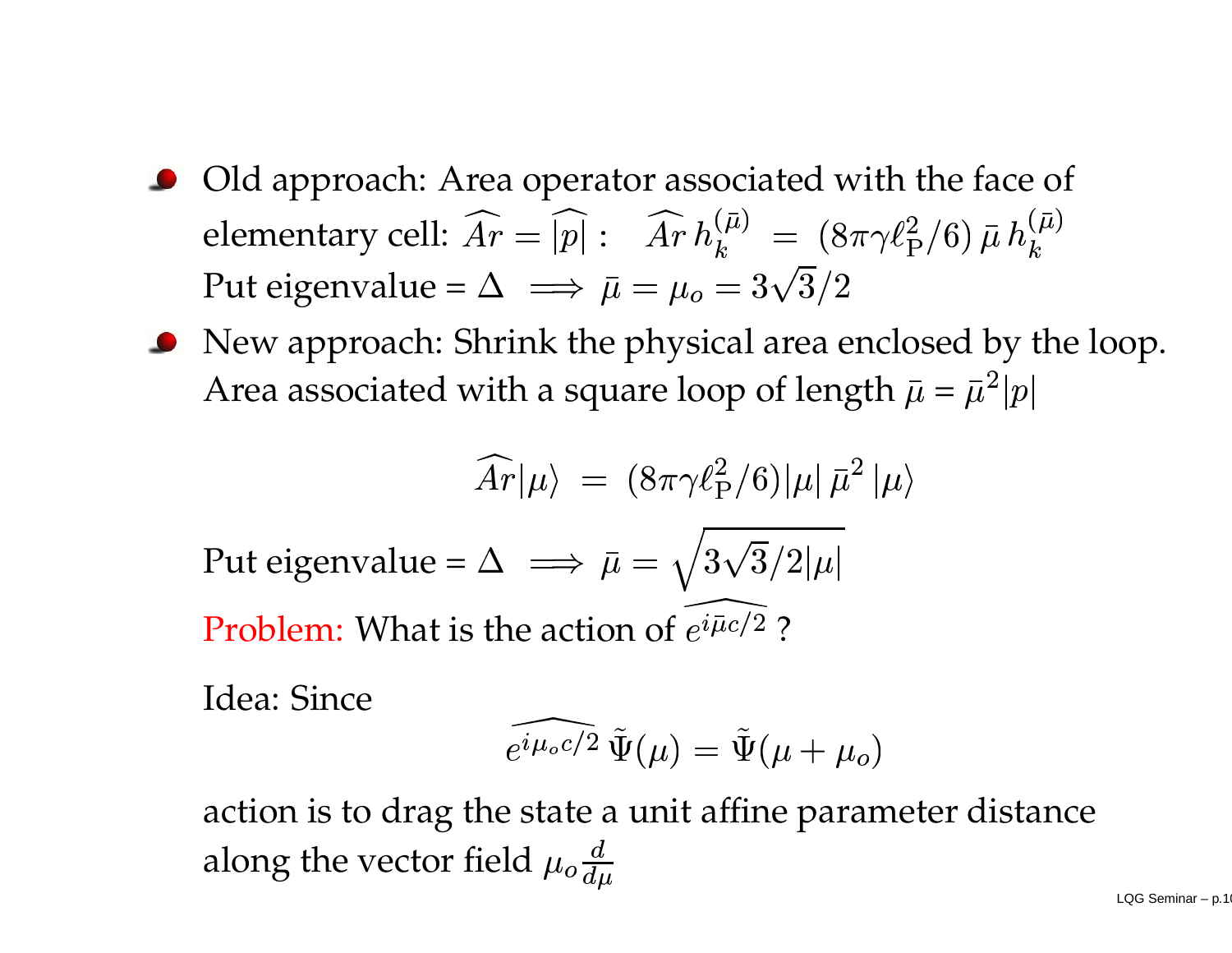Set  $e^{i\bar{\mu}c/2}\,\tilde{\Psi}(\mu)$  as Lie drag of the state by a unit affine parameter distance along the vector field  $\bar{\mu} \frac{d}{d\mu}$  $\mu$  .<br>eld<br>he Affine parameter of this vector field:

$$
v = K \text{sgn}(\mu) |\mu|^{3/2}, \text{ where } K = 2\sqrt{2}/3\sqrt{3}\sqrt{3}
$$

%, where  $K$ <br>
avalues of are proportional to the eigenvalues of the Volume operator.  $v(\mu)$ is invertible,  $C^1$  function of  $\mu$ . $\hat{V} |v\rangle = \bigg($ 

$$
\hat{V}|v\rangle = \left(\frac{8\pi\gamma}{6}\right)^{3/2} \frac{|v|}{K} \ell_P^3 |v\rangle
$$
\nand

\n
$$
\mathcal{H}_{\text{kin}}: \langle v_1 | v_2 \rangle = \delta_{v_1, v_2}
$$
\nand

\n
$$
\widehat{e^{i\overline{\mu}c/2}} \Psi(v) = \Psi(v+1)
$$

 $\frac{6}{10}$ Orthonormal basis in  $\mathcal{H}_{\text{kin}}$ :  $\langle v_1|v_2\rangle = \delta_{v_1}$ Consider  $\Psi(v) = \Psi(\mu)$ :

$$
\widehat{e^{i\overline{\mu}c/2}}\,\Psi(v)=\Psi(v+1)
$$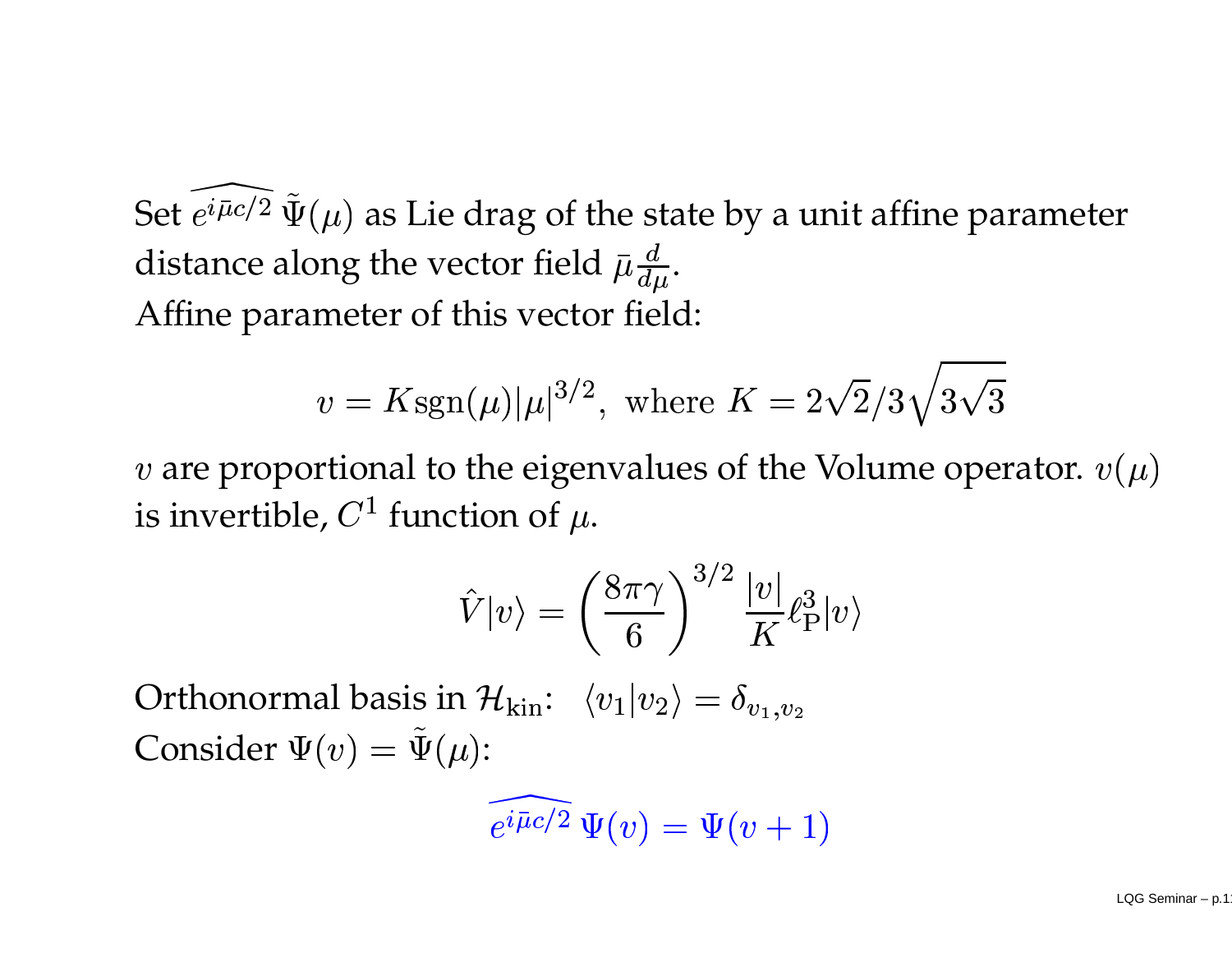# **Quantum Constraint**

Quantization of the constraint leads to difference equation:

$$
\hat{C}_{\text{grav}}\Psi(v) = f_+(v)\Psi(v+4) + f_o(v)\Psi(v) + f_-(v)\Psi(v-4) = \hat{C}_{\text{matt}}\Psi(v)
$$
\nwhere

\n
$$
27 \quad \sqrt{8\pi} \, K\ell
$$

where

$$
f_{+}(v) = \frac{27}{16} \sqrt{\frac{8\pi}{6}} \frac{K\ell_{\text{P}}}{\gamma^{3/2}} |v+2| ||v+1| - |v+3||
$$
  

$$
f_{-}(v) = f_{+}(v-4), \quad f_{o}(v) = -f_{+}(v) - f_{-}(v)
$$
  
If-adjoint and negative definite.  
ution in steps which are constant in eigenvalues

 $\int f_o$ <br>ive d  $\frac{1}{6}$  $_{\rm grav}$  is self-adjoint and negative definite.

- Evolution in steps which are constant in eigenvalues of the volume operator. Earlier constraint based on  $\mu_o$  had steps which are constant  $(4\mu_o)$  in eigenvalues of the triad operator.
- Evolution non-singular across  $v=0$  for all states.
- $\gamma$ <sub>grav</sub>  $\longrightarrow$  $\mathbb{C}_{\rm grav}^{\rm WDW}$  with natural factor ordering for  $|v|\gg 1.2$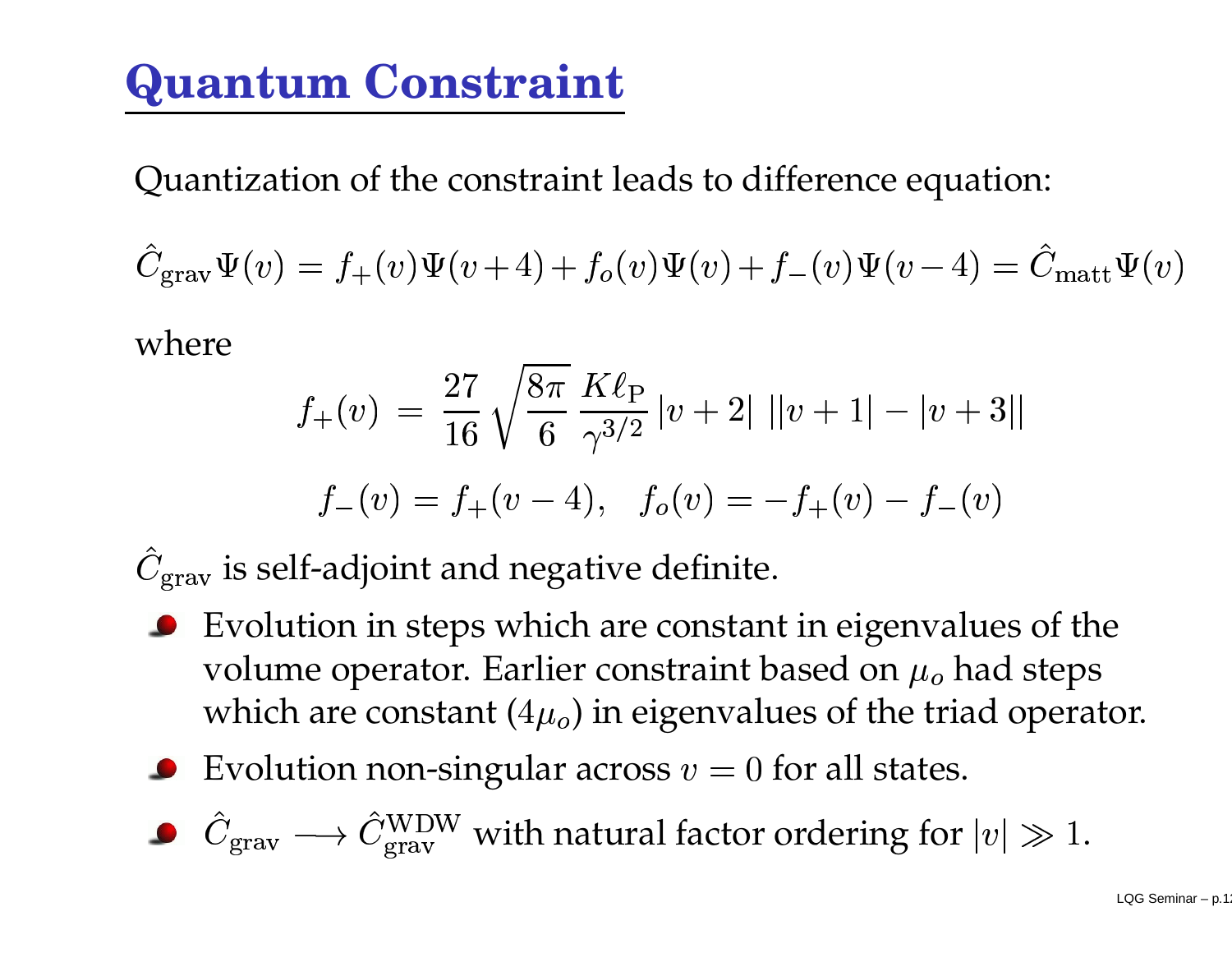What is the physics of singularity resolution ? What are the physical predictions in LQC ?

Algorithm to extract Physics in LQC

- Seek <sup>a</sup> dynamical variable that can play the role of internal time (physical interpretations more transparent).
- Introduce Inner Product, find Physical Hilbert Space.
- Construct Dirac Observables, raise them to operators.
- Construct physical semi-classical states representing <sup>a</sup> large classical Universe.
- Evolve these states backward towards Big Bang using quantum constraint. Analyze the behavior of expectation values and fluctuations of Dirac observables.
- Compare with classical dynamics, extract predictions.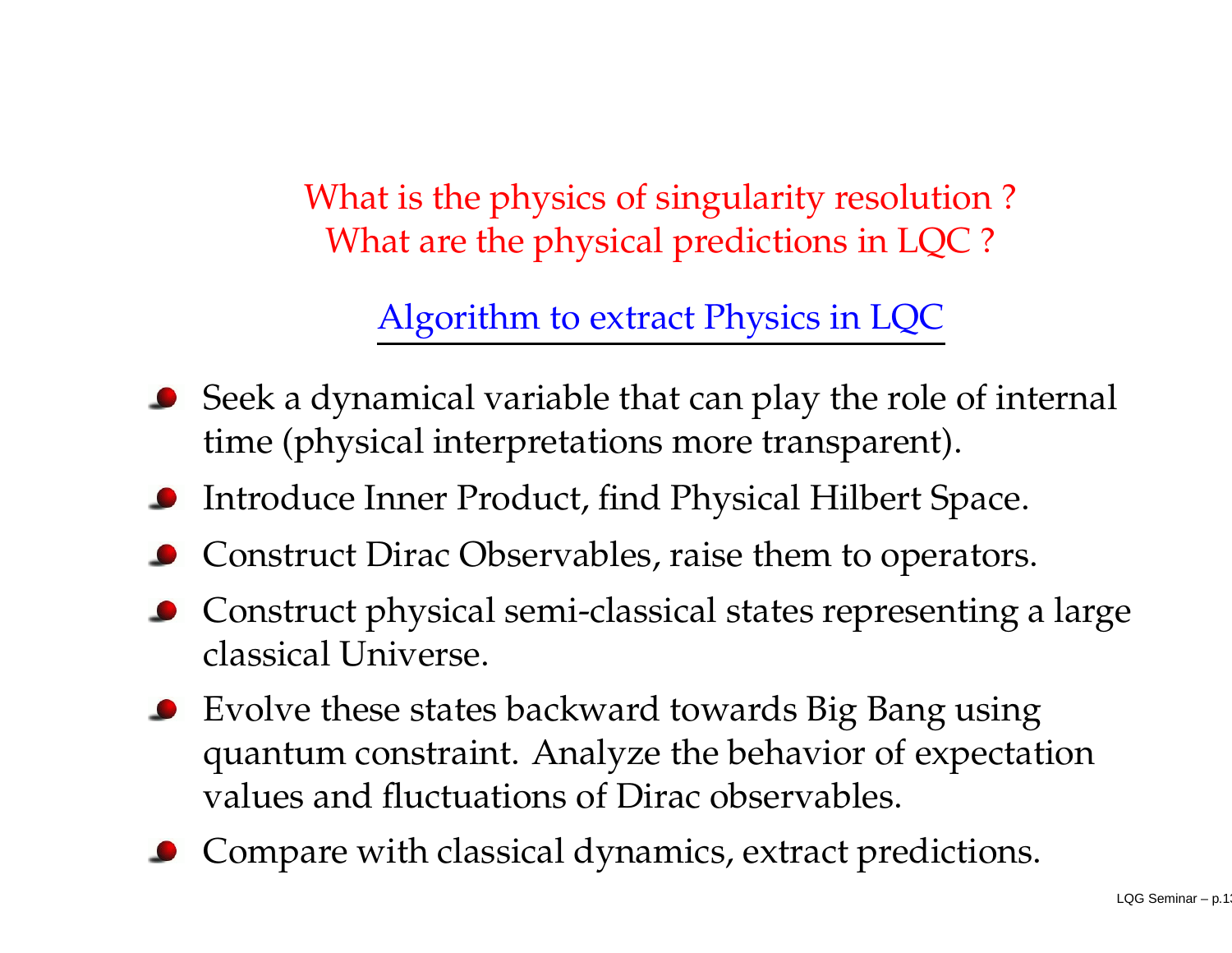### **Massless Scalar Field Model**

Phase space:  $(c,p)$  $(\phi, p_{\phi})$ ,  $\{\phi, p_{\phi}\} =$ <br>+  $\hat{C}_{\rm matt} = -6\frac{c^2}{c^2}\sqrt{2}$ - $6\frac{c^2}{2}$  $\frac{\gamma^2}{\text{an}}$  $\frac{1}{x}$ <br>t,  $\phi \sim$  $\alpha$   $p_{\phi}^2$  $\frac{d}{3}$  $\frac{1}{p|3/2} = 0$  $\phi = \text{constant}, \quad \phi \sim \log$ -1.2-1-0.8 -0.6 -0.4-0.2 0 00 1\*10<sup>4</sup> 2\*10<sup>4</sup> 3\*10<sup>4</sup> 4\*10<sup>4</sup> 5\*10<sup>4</sup> vφ

All solutions are singular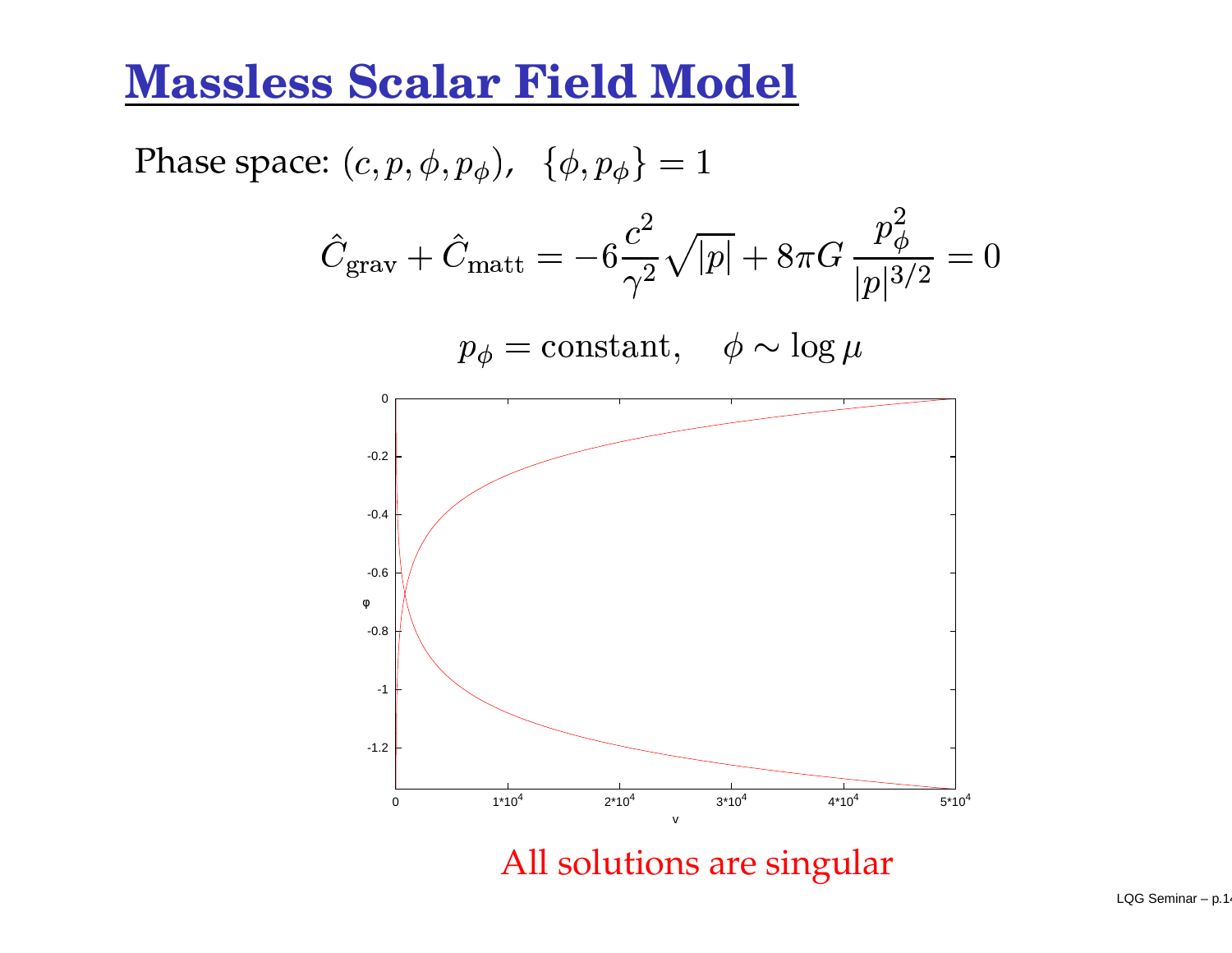- is <sup>a</sup> monotonic function can play the role of internal time. Evolution refers to relational dynamics – the way geometry changes with 'time' (or as  $\phi$  evolves).
- Dirac Observables:  $p_{\phi}$ ,  $|v|$
- For  $\hat{C}_{\rm matt}$ , use Thiemann's trick and get:

$$
\frac{\widehat{\text{sgn}(p)}}{\sqrt{|p|}}|v\rangle = \left(\frac{6}{8\pi\gamma\ell_{\text{P}}^2}\right)^{1/2} B^{1/3}(v) |v\rangle
$$
  
\n
$$
B^{1/3}(v) = \frac{3}{2} K^{1/3} |v|^{1/3} \left(|v+1|^{1/3} - |v-1|^{1/3}\right)
$$
  
\n>1, eigenvalue  $\sim \text{sgn}(p)/\sqrt{|p|}$ .  
\n
$$
\widehat{P}(v) = \left(\frac{6}{8\pi\gamma\ell_{\text{P}}^2}\right)^{3/2} B(v)\Psi(v)
$$

For  $|v|\gg 1$ , eigenvalue  $\sim \text{sgn}(p)/\sqrt{|p|}$ .

$$
\widehat{\left|p\right|^{-3/2}}\Psi(v) = \left(\frac{6}{8\pi\gamma\ell_{\rm P}^2}\right)^{3/2}B(v)\Psi(v)
$$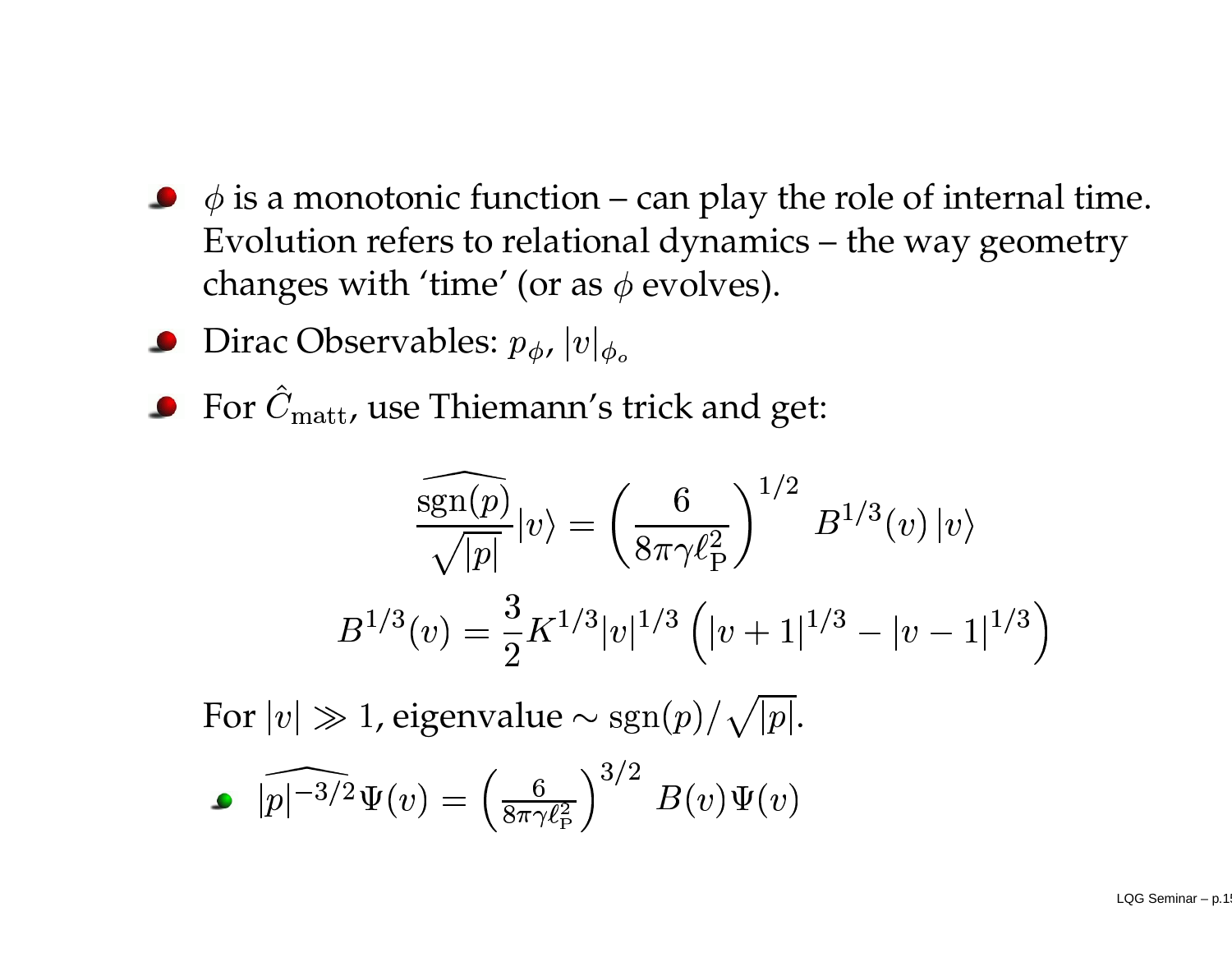Gravitational constraint:

$$
\partial_{\phi}^{2} \Psi(v,\phi) = B(v)^{-1} \bigg[ C^{+}(v) \Psi(v+4,\phi) + C^{o}(v) \Psi(v,\phi) \n+ C^{-}(v) \Psi(v-4,\phi) \bigg] =: \Theta \Psi(v,\phi)
$$
h

with

$$
C^{+}(v) = \frac{3\pi KG}{8} |v+2| \, ||v+1| - |v+3||
$$
  

$$
C^{-}(v) = C^{+}(v-4), \quad C^{o}(v) = -C^{+}(v) - C^{-}(v)
$$
  
int similar to the massless Klein-Gordon equation  
vacetime.  $\phi$  plays the role of time,  $\Theta$  of Laplacian

- static spacetime.  $\phi$  plays the role of time,  $\Theta$  of Laplacian-type  $\, , \, \, \, C^{o}(\,$ assless $\,$ e role Constraint similar to the massless Klein-Gordon equation in operator.
- is self-adjoint and positive definite.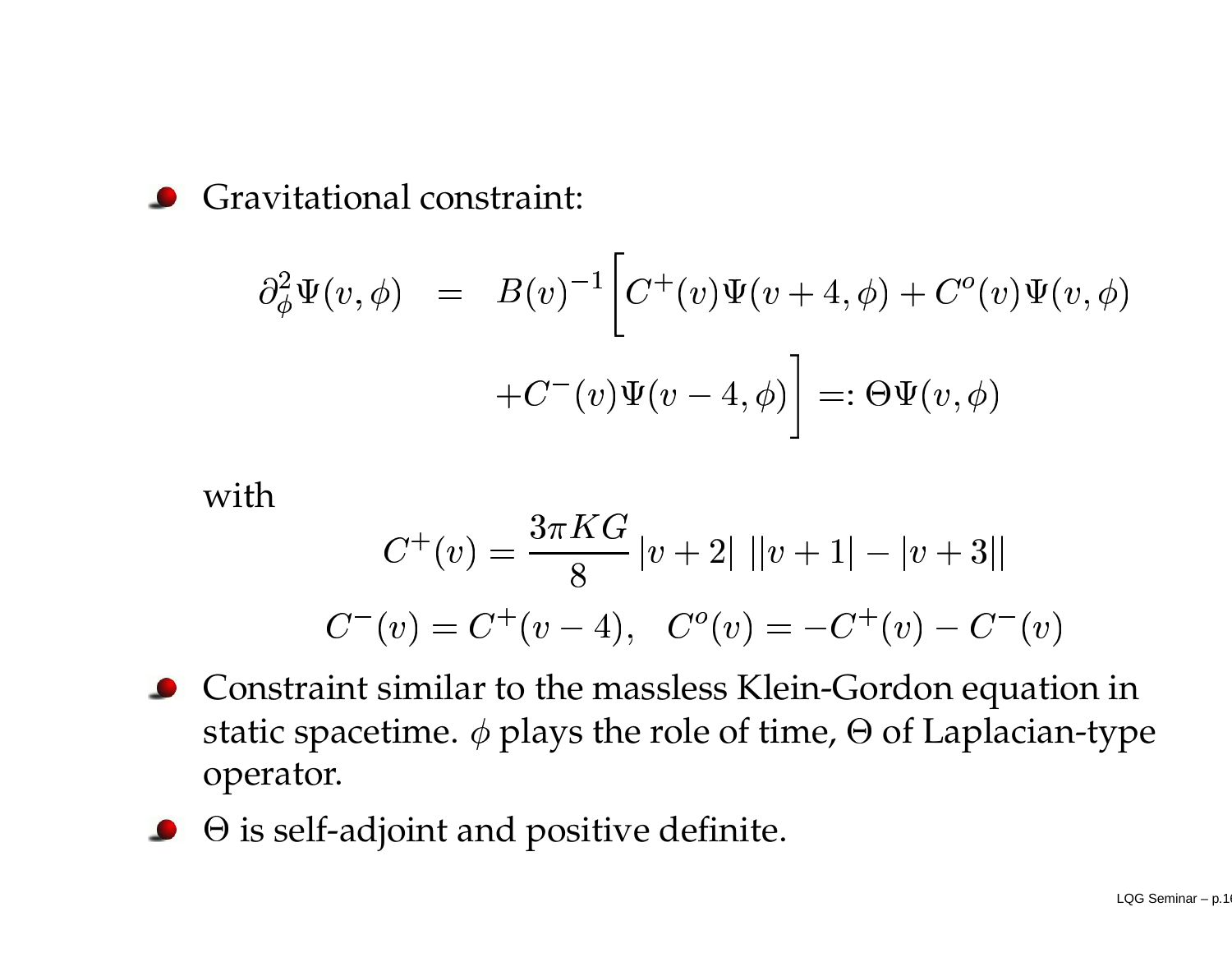• For 
$$
|v| \gg 1
$$
,  $B(v) \sim \underline{B}(v) := K|v|^{-1}$ .  
Wheeler-DeWitt limit for the constraint:  

$$
\partial_{\phi}^{2} \Psi(v, \phi) = 12\pi G \, v \, \partial_{v}(v\partial
$$

$$
\partial^2_{\phi}\Psi(v,\phi)=12\pi G\,v\,\partial_v(v\partial_v\Psi(v,\phi))
$$

 $\partial_{\phi}^2 \Psi(v,\phi) = 12\pi G\,v\,\partial_v(v\partial_v\Psi(v,\phi))$ namics classical constraint:  $G^{AB}p$ <br>ory natural choice of factor order In geometrodynamics classical constraint:  $G^{AB}p_A p_B=0$ In quantum theory natural choice of factor ordering  $\rightarrow$ Laplacian for  $G^{AB}$ .

.<br>n<br>חר<br>חר LQC Hamiltonian constraint automatically yields the natural factor ordering for Wheeler-DeWitt.

Action of parity operator:  $\Pi\Psi($  $(\phi, \phi) = \Psi(-v, \phi)$ <br>on the space of change in orier  $v$  observable which can detect the change in orientation of the I  $\rightarrow$  large gauge transformation on the space of solutions. No triad. Physical considerations require symmetric states.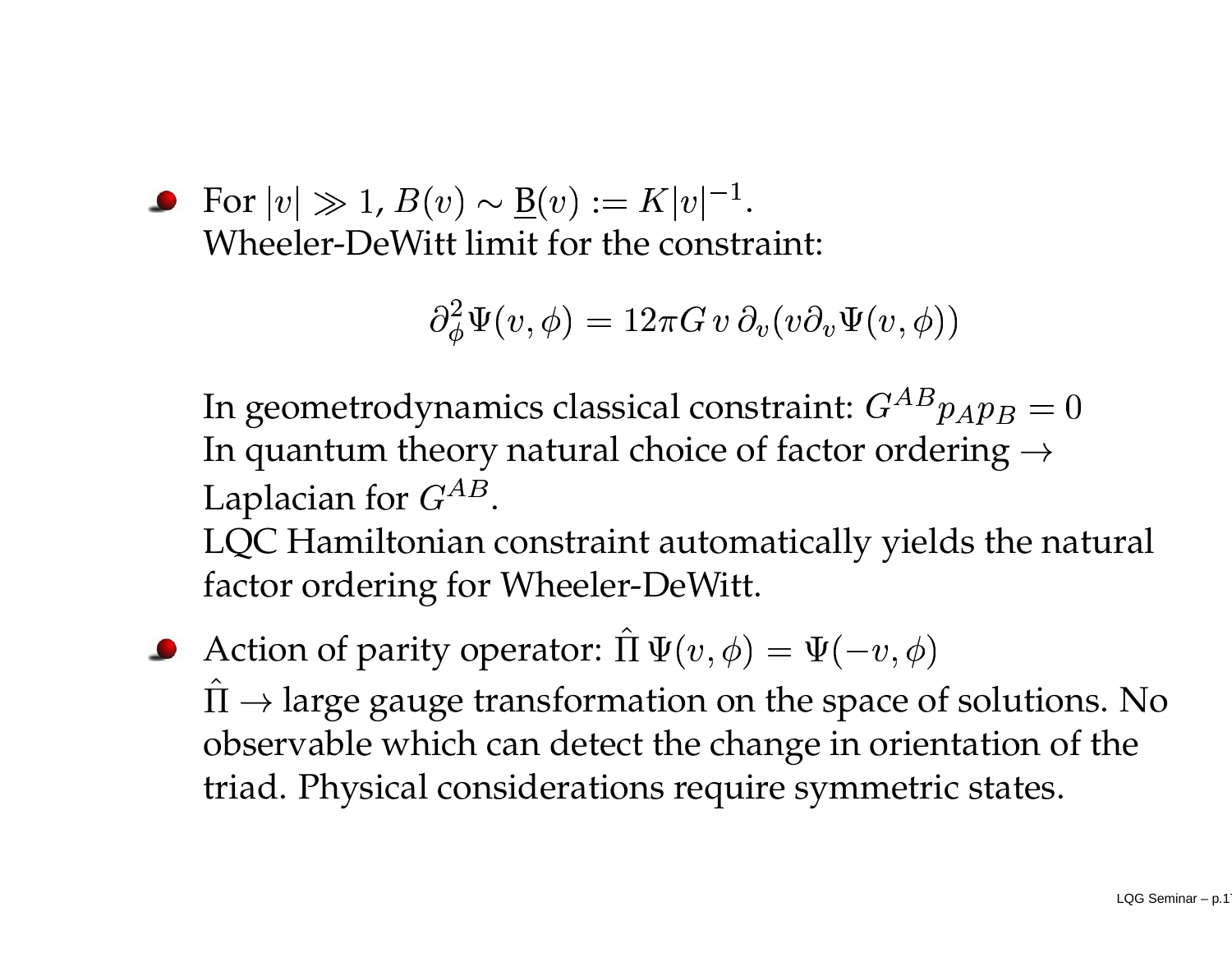- Inner Product:
	- Demand that action of operators corresponding to Dirac observables is self-adjoint
	- **Group averaging**
- 

Result: 
$$
\Psi(v, \phi)
$$
 are positive frequency:  $-i \partial_{\phi} \Psi = \sqrt{\Theta \Psi}$   
\n
$$
\langle \Psi_1 | \Psi_2 \rangle = \sum_v B(v) \bar{\Psi}_1(v, \phi_o) \Psi_2(v, \phi_o)
$$
\nDirac observables act as:

Dirac observables act as:

$$
\hat{p}_{\phi}\Psi=-i\hbar\,\partial_{\phi}\Psi,\;\;\hat{v}|_{\phi_o}\Psi(v,\phi)=e^{i\sqrt{\Theta}(\phi-\phi_o)}\,|v|\,\Psi(v,\phi_o)
$$

 $,\;\;\hat{v}|_{\phi_o}\Psi(v,\phi)=e^{i\sqrt{\Theta}(\phi-\phi_o)}\,|v|\,\Psi(v,\phi_o)$ ce divided into sectors:  $\mathcal{H}_{{\rm phy}}=\oplus_{\varepsilon}\mathcal{H}_\varepsilon$  $\left(\frac{1}{2}\right)$ Physical Hilbert space divided into sectors:  ${\cal H}$  $\equiv$   $\leftrightarrow$  $_{\varepsilon}$ H $_{\varepsilon}$ ,<br>sitiv  $\in (0$ , 2).<br>ha<br>oic States have support on  $v=|\varepsilon|+4$ . Predictions insensitive to the choice of sectors.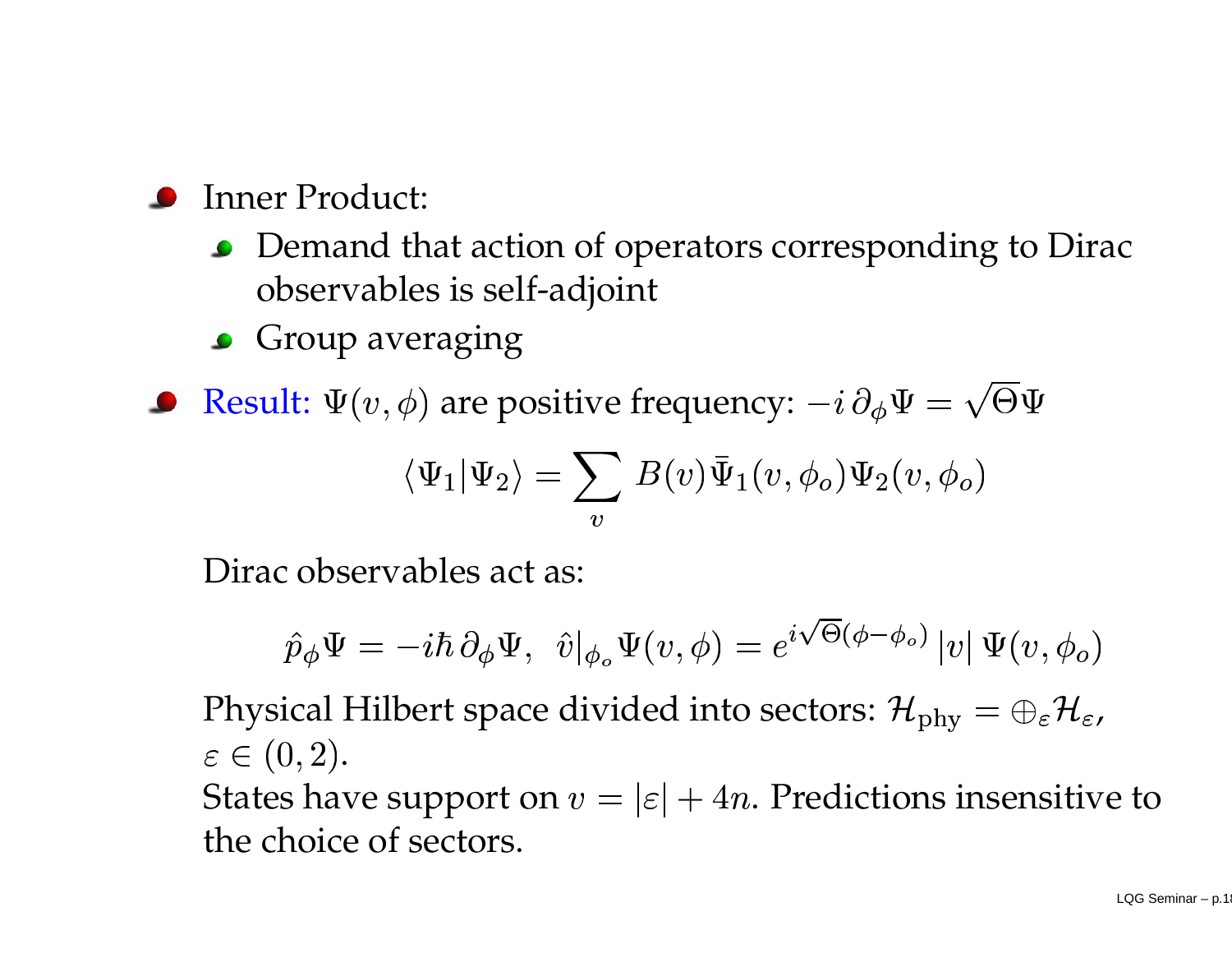### **Numerics**

### Evolution in  $\phi$ :

- Initial value problem in  $\phi$ . Solve  $\partial_{\phi}^{2} \Psi = -\Theta \Psi \to$  countable<br>number of coupled ODE's.<br>Initial data at  $\phi = \phi_o$  consists of  $\Psi(v, \phi_o)$  and  $\partial_{\phi} \Psi|_{\phi_o}$ . Initial number of coupled ODE's.
- Initial data at  $\phi=\phi_o$  consists of  $\Psi($  $,\phi_o$ rs u data specified in three different ways using classical equations.
- Initial data at  $\phi = \phi_o$  consists of  $\Psi(v, \phi_o)$  and  $\partial_{\phi} \Psi|_{\phi_o}$ . Initial<br>data specified in three different ways using classical equation<br>For semi-classical states choose a large value of  $p_{\phi} = p_{\phi}^{\star}$ . Fix a<br>poin point  $(v^\star$  $\ddot{\phantom{a}}$  $(\phi_o)$  on the classical trajectory for  $v^* \gg 1$  (large Universe). Using quantum constraint follow its n backward. classical Universe). Using quantum constraint follow its evolution backward. Example of initial state:

$$
\Psi(v, \phi_o) = \int_{-\infty}^{\infty} dk \, \Psi'(k) \, e_k(v) \, e^{iw(\phi_o - \phi^*)}
$$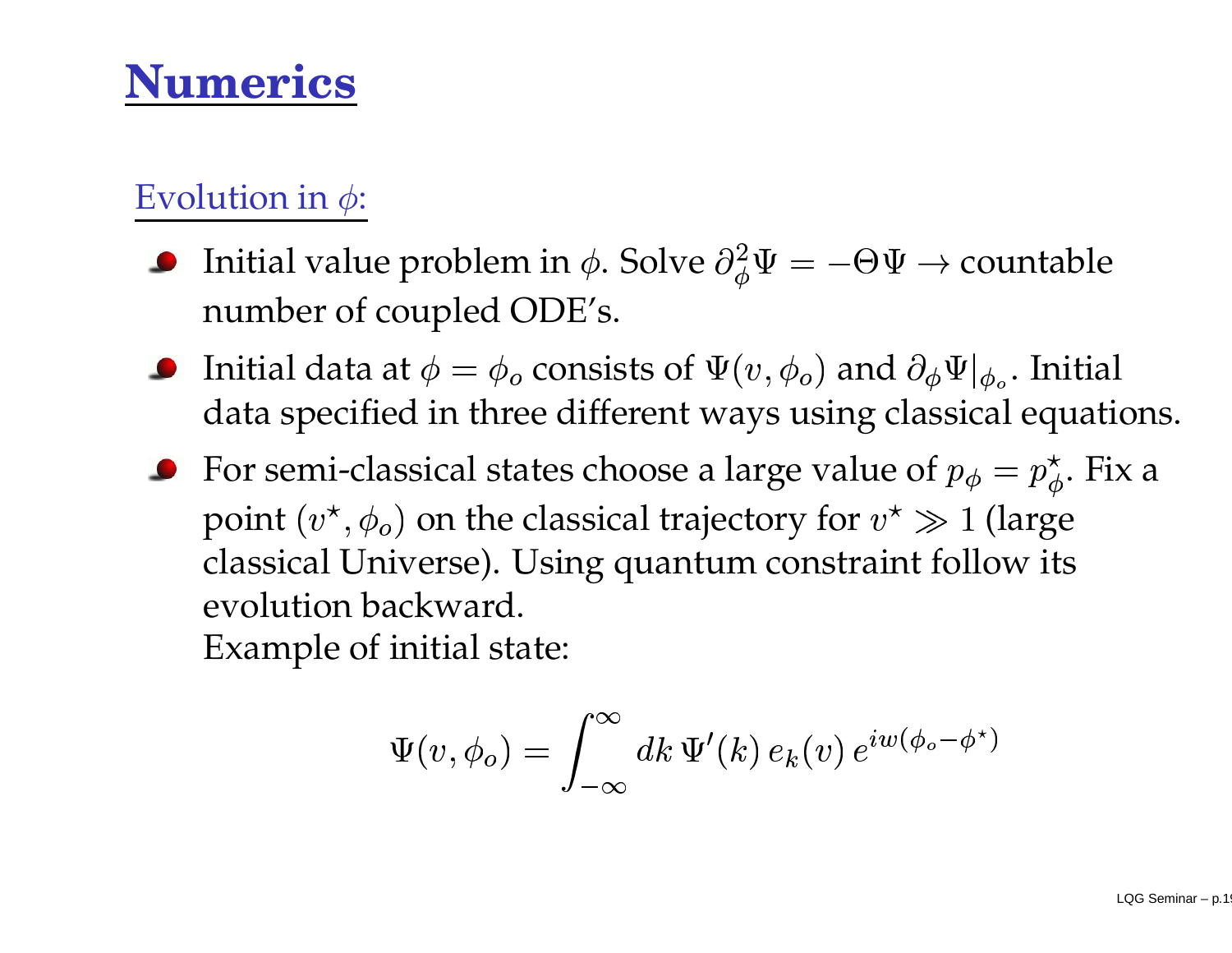### **Quantum Bounce**

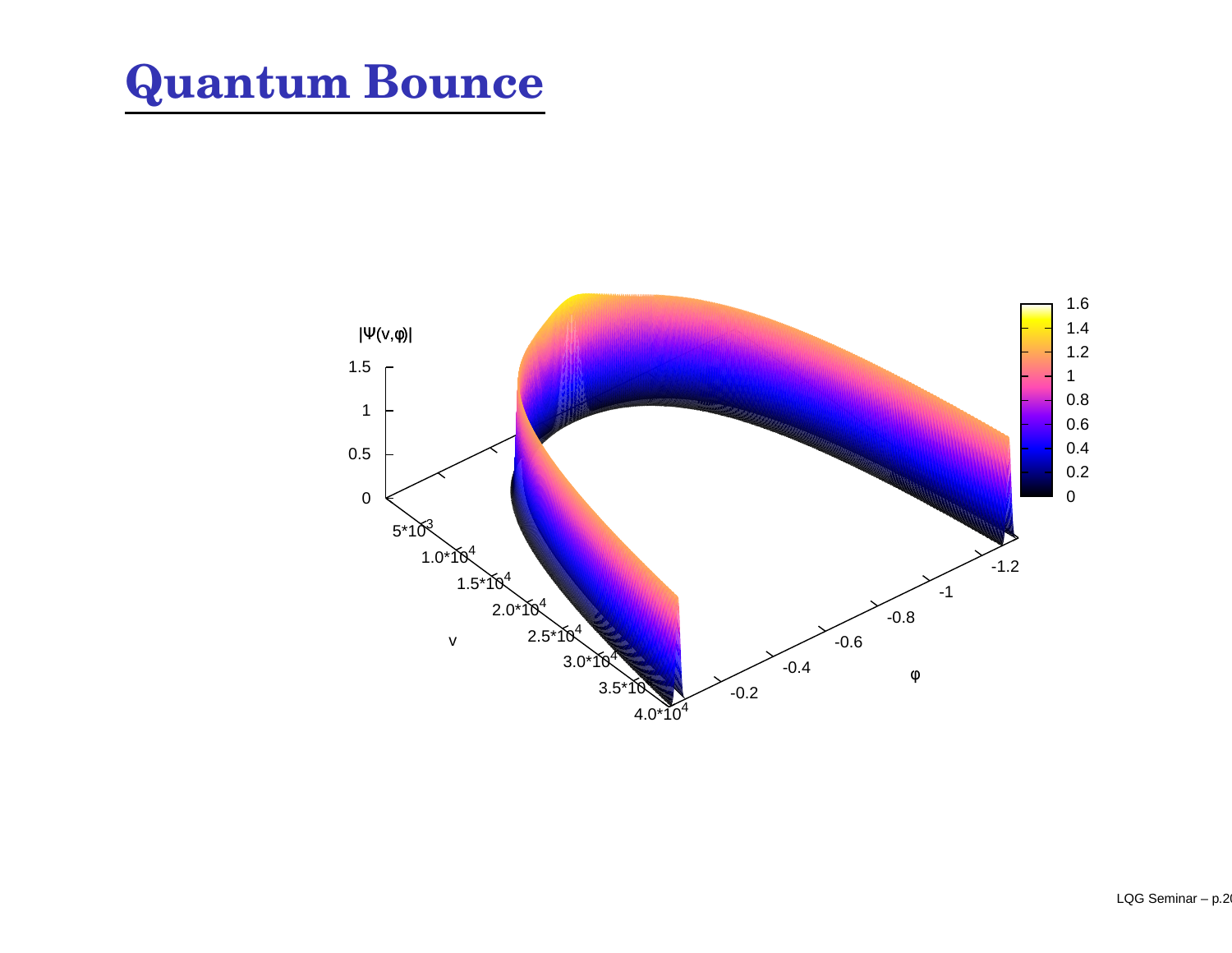### **Results of Loop Quantum Evolution**

- States remain sharply peaked through out evolution.
- Expectation values of  $|v|_{\phi}$  and  $p_{\phi}$  are in good agreement with classical trajectories until energy density becomes of the order of <sup>a</sup> critical density (of the order Planck).
- The state bounces at critical density from expanding branch to the contracting branch with same value of  $\langle \hat{p}_\phi \rangle$ . This phenomena is generic. Big bang replaced by <sup>a</sup> big bounce at Planck scale.
- Norm and expectation value of  $\hat{p}_\phi$  remain constant.
- Fluctuations of observables remain small. Some differences arise near the bounce point depending on the method specification.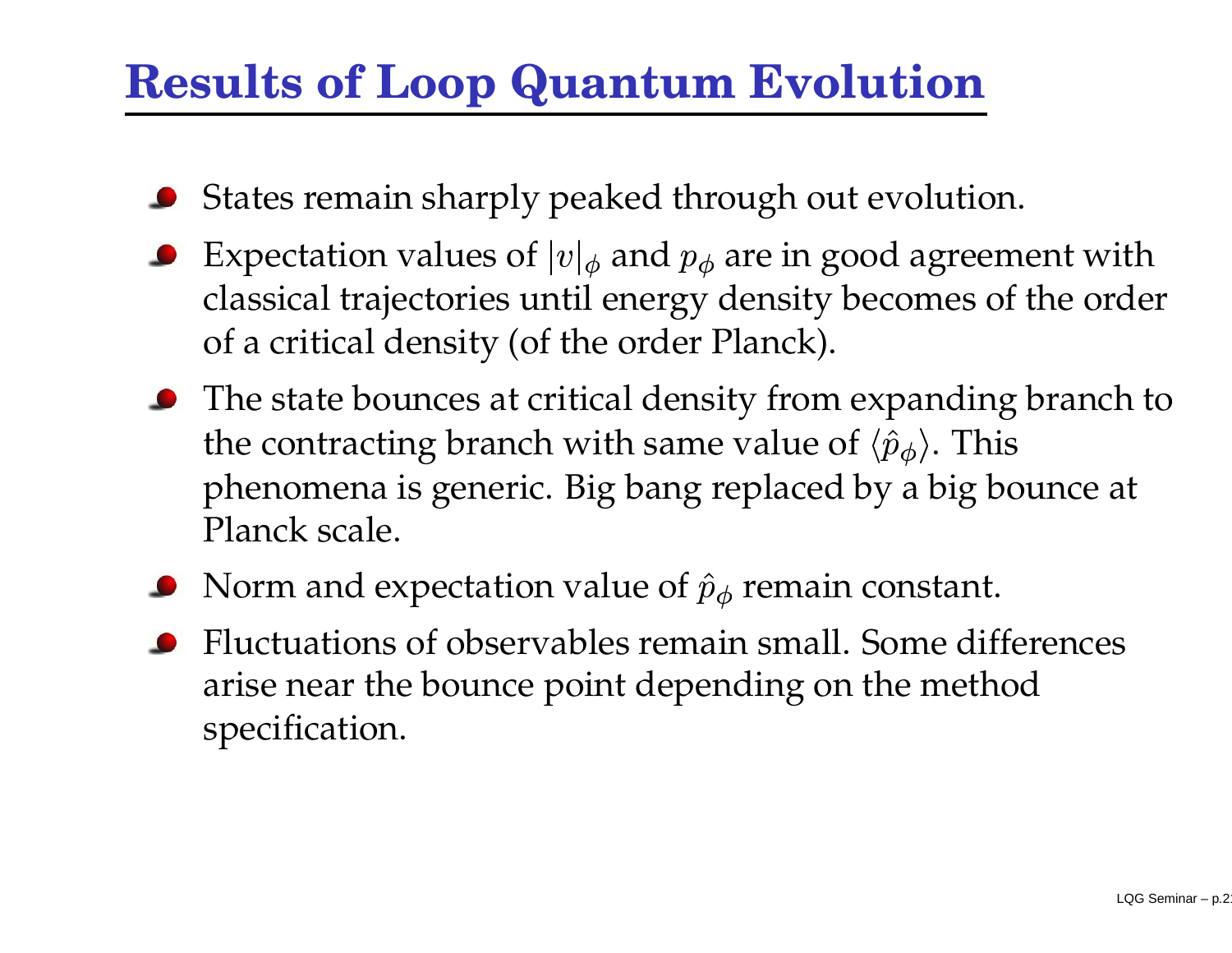### **Comparison of Evolution**

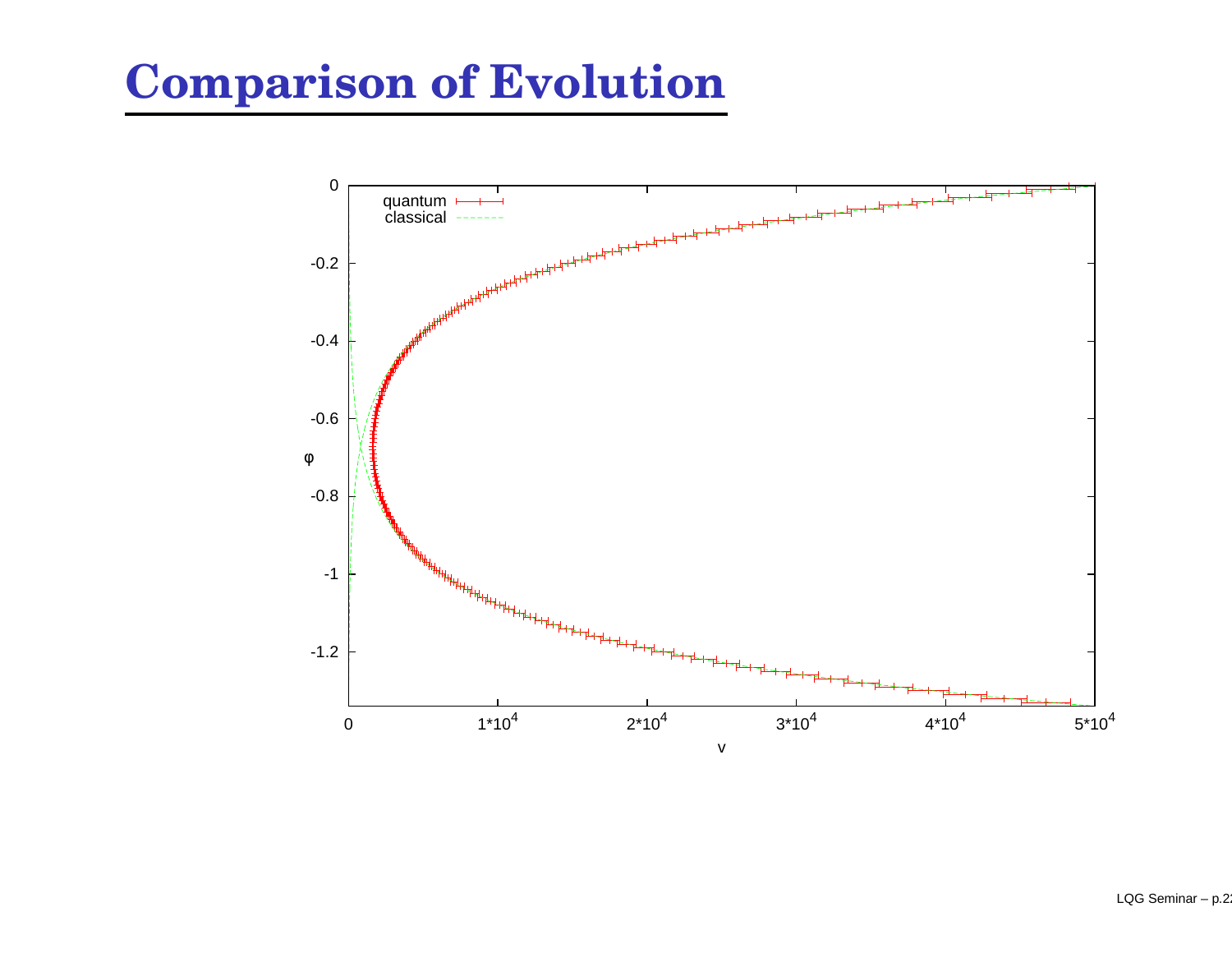### **Effective Theory**

- An effective Hamiltonian description can be obtained by using the geometric methods.
- Results in the effective Friedmann equation:

$$
H^2 = \frac{\kappa}{3} \rho \left( 1 - \frac{\rho}{\rho_{\rm crit}} \right), \ \rho_{\rm crit} = \frac{\sqrt{3}}{16\pi^2 \gamma^3 G^2 \hbar}
$$

#### Features:

cr<br>]1<br>( braneworlds, excep<sup>t</sup> for the (-) sign. Similar to the Friedmann equation in Randall-Sundrum

Small difference in Friedmann equation  $\rightarrow$  Profound implications for Physics.

**•** For  $\rho \ll \rho_{\text{crit}}$ , classical Friedmann dynamics recovered.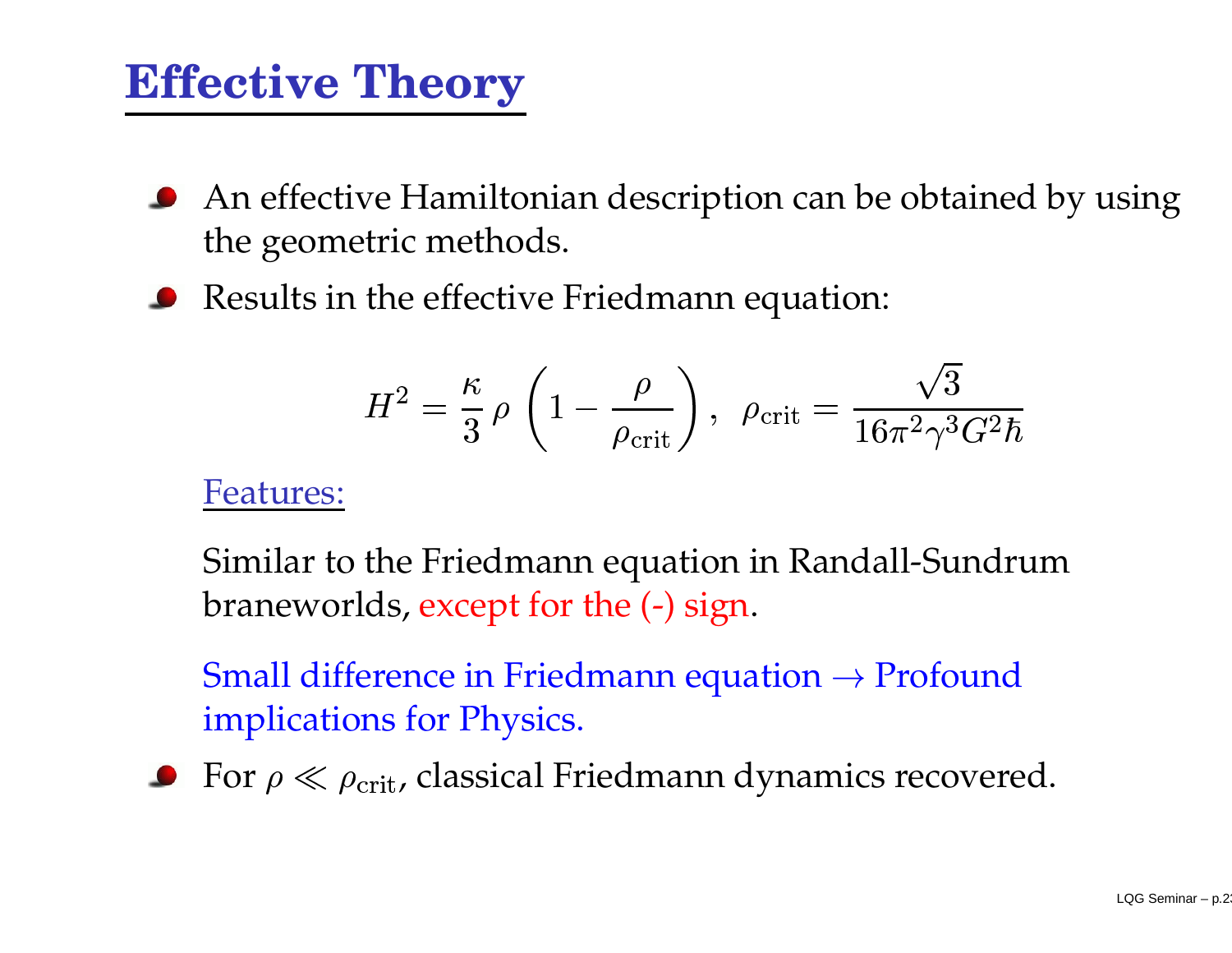# **Answers to some long pending questions**

- Does the theory provides non-singular evolution through the big bang ? Yes, for all solutions.
- What is on the other side of the big bang ? Quantum foam or <sup>a</sup> classical spacetime ? Universe escapes big bang and bounces at Planck scale to <sup>a</sup> pre-big bang classical contracting branch.
- What is the scale at which the spacetime ceases to be classical ? Does the spacetime continuum exists at all scales ? When the energy density becomes of the order of a critical density ( $\sim$  and spacetime ceases to be classical. Picture of <sup>a</sup> continuum  $0.82$   $\rho_{\rm Planck}$ ), deviations from classical dynamics are significant spacetime breaks down in the deep Planck regime.
- What about the modifications to Friedmann equation ?  $\rho^2$ modifications at high energy scales with <sup>a</sup> negative sign.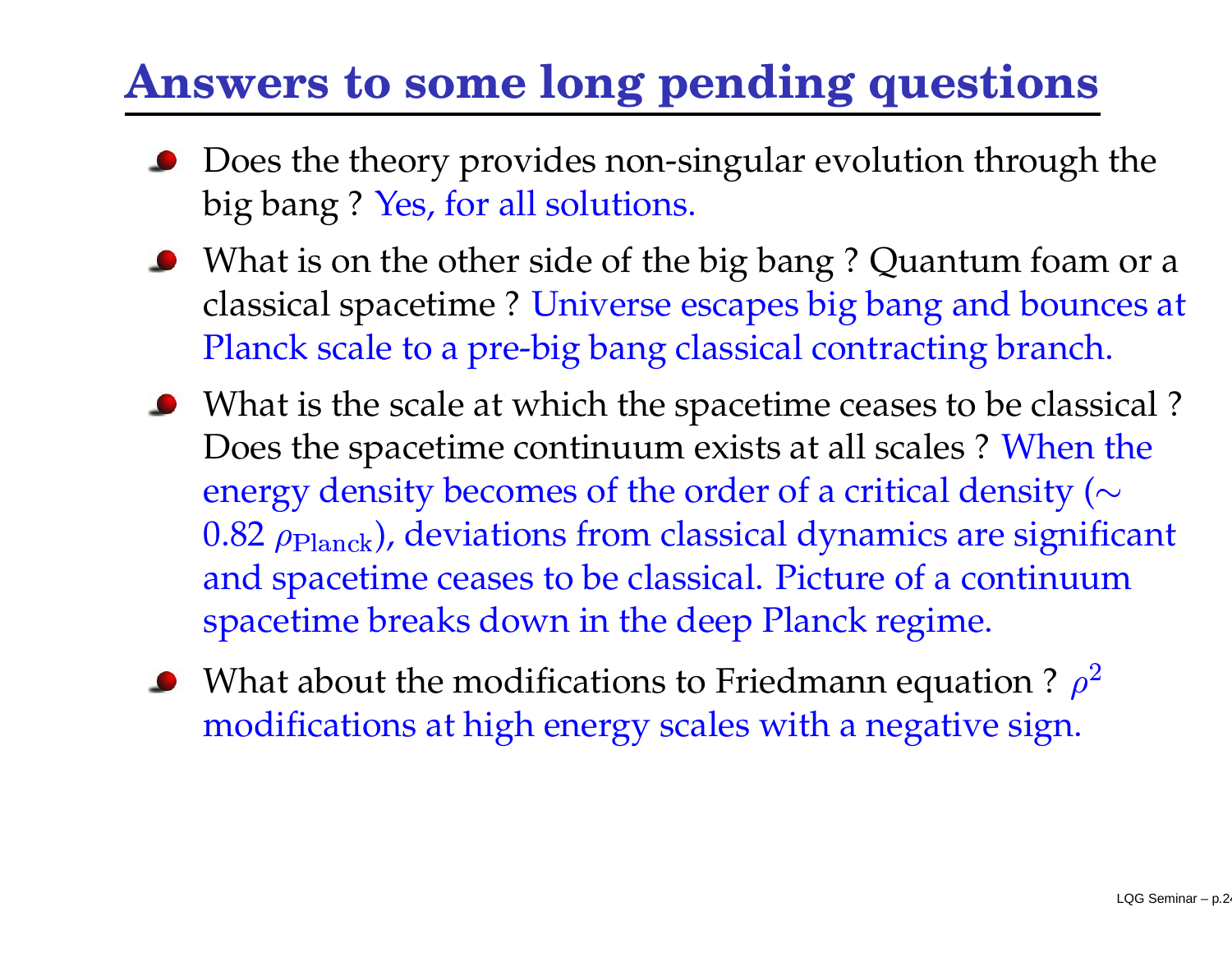### **Summary and Open Issues**

- **•** Loop quantum cosmology provides a new picture of the Universe near and at the big bang and beyond. Big bang not the beginning, big crunch not the end. Two classical regions of spacetime joined by <sup>a</sup> quantum geometric bridge.
- Quantum gravitational effects play important role at Planck scales to yield non-singular evolution for generic initial data. No need to introduce exotic matter or ad-hoc assumptions.
- **•** Long standing problem of singularity resolution in homogeneous and isotropic spacetimes resolved. New avenues to test non-perturbative techniques opened.
- **•** Important lessons learned in quantization of simple models about ambiguities. Example: In  $\mu_0$  evolution, critical density not constant  $(\propto 1/p_{\phi})$ , bounce could occur at small curvatures ! Physical ramifications can narrow down the ambiguities  $\rightarrow$ lead to the choice of  $v$  evolution.